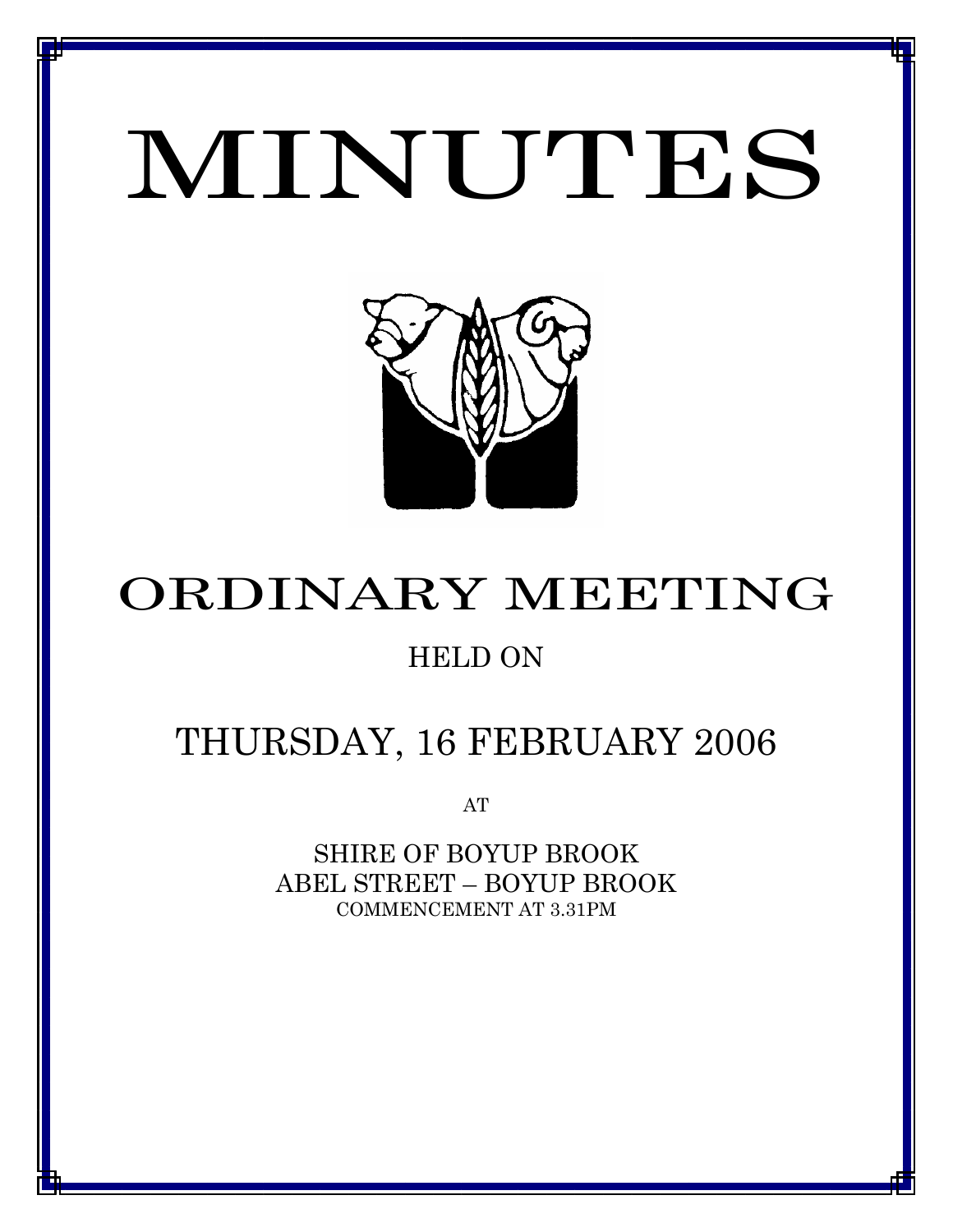# TABLE OF CONTENTS

| $\mathbf{1}$   | RECORD OF ATTENDANCE/APOLOGIES/LEAVE OF ABSENCE PREVIOUSLY APPROVED  3<br>1.1<br>1.2 |                                                                                                                                                                   |                                                                                                                                                                                                                                                                                                                                                                                                                                                                                                                                                                                                                                                                        |  |
|----------------|--------------------------------------------------------------------------------------|-------------------------------------------------------------------------------------------------------------------------------------------------------------------|------------------------------------------------------------------------------------------------------------------------------------------------------------------------------------------------------------------------------------------------------------------------------------------------------------------------------------------------------------------------------------------------------------------------------------------------------------------------------------------------------------------------------------------------------------------------------------------------------------------------------------------------------------------------|--|
| $\overline{2}$ | PUBLIC QUESTION TIME<br>2.1<br>2.2                                                   |                                                                                                                                                                   |                                                                                                                                                                                                                                                                                                                                                                                                                                                                                                                                                                                                                                                                        |  |
| 3              |                                                                                      |                                                                                                                                                                   |                                                                                                                                                                                                                                                                                                                                                                                                                                                                                                                                                                                                                                                                        |  |
| 4              |                                                                                      |                                                                                                                                                                   |                                                                                                                                                                                                                                                                                                                                                                                                                                                                                                                                                                                                                                                                        |  |
| 5              |                                                                                      |                                                                                                                                                                   |                                                                                                                                                                                                                                                                                                                                                                                                                                                                                                                                                                                                                                                                        |  |
| 6              |                                                                                      |                                                                                                                                                                   |                                                                                                                                                                                                                                                                                                                                                                                                                                                                                                                                                                                                                                                                        |  |
| $\overline{7}$ |                                                                                      |                                                                                                                                                                   | REPORTS OF OFFICERS AND COMMITTEES                                                                                                                                                                                                                                                                                                                                                                                                                                                                                                                                                                                                                                     |  |
|                | 7.1                                                                                  | 7.1.1                                                                                                                                                             | <b>WORKS AND SERVICES</b>                                                                                                                                                                                                                                                                                                                                                                                                                                                                                                                                                                                                                                              |  |
|                | 7.2<br>7.3                                                                           | 7.2.12<br>7.2.1<br>7.2.2<br>7.2.3<br>7.2.4<br>7.2.5<br>7.2.6<br>7.2.7<br>7.2.8<br>7.2.9<br>7.2.10<br>7.2.11<br>7.3.1<br>7.3.2<br>7.3.3<br>7.3.4<br>7.3.5<br>7.3.6 | DEVELOPMENT AND COMMUNITY SERVICES<br>Lot 39 Barron Street - Planning Application for an Oversized Shed  8<br>Lots 11 & 12 Boyup Brook North Road - Subdivision/Amalgamation 11<br>Nelson Location 12418 & Lot 24 Cootayerup Road - Planning Application<br>Lot 121 Abel Street, Boyup Brook - Planning Application for a Workshop  13<br>Wellington Locations 3014 & 3051 Rosewood Road - Planning Application<br>Location 1284 Banks Road - Planning Application for an Oversized Shed 17<br>Lot 52 (Reserve 21991) Inglis Street, Boyup Brook - Expression of Interest<br><b>CORPORATE SERVICES</b><br>Boyup Brook Swimming Pool Upgrade - Consideration of Funding |  |
| 8              |                                                                                      |                                                                                                                                                                   |                                                                                                                                                                                                                                                                                                                                                                                                                                                                                                                                                                                                                                                                        |  |
| 9              | 9.1                                                                                  |                                                                                                                                                                   |                                                                                                                                                                                                                                                                                                                                                                                                                                                                                                                                                                                                                                                                        |  |
| 10             |                                                                                      |                                                                                                                                                                   |                                                                                                                                                                                                                                                                                                                                                                                                                                                                                                                                                                                                                                                                        |  |
| 11             |                                                                                      |                                                                                                                                                                   |                                                                                                                                                                                                                                                                                                                                                                                                                                                                                                                                                                                                                                                                        |  |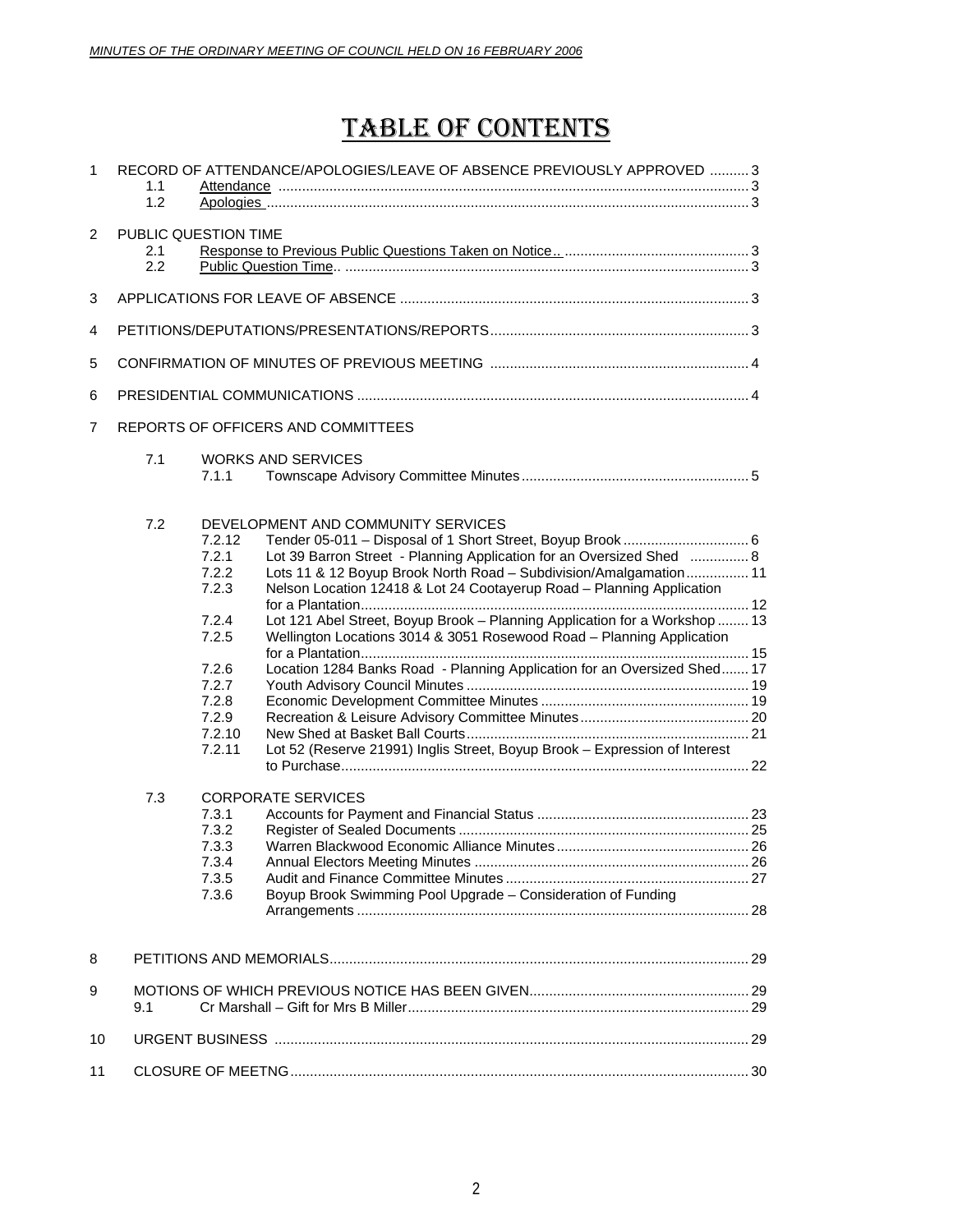### **1 RECORD OF ATTENDANCE/APOLOGIES/LEAVE OF ABSENCE PREVIOUSLY APPROVED**

#### 1.1 Attendance

Cr T Ginnane – Shire President Cr S Broadhurst Cr R Downing Cr J Florey Cr P Marshall Cr M Martin Cr K Moir Cr T Oversby Cr A Piper Ms E Karlsson – Donnybrook/Bridgetown Mail Mrs T Morgan Ms D Leonard

Mr M Brlevich Mrs M Brlevich<br>Ms M Collins

 $($ entered at  $3.37$ pm $)$ 

Mr W Pearce – Chief Executive Officer Mr K Jones – Manager of Finance and Administration Mr J Eddy – Manager of Works and Services

#### 1.2 Apologies

### **2 PUBLIC QUESTION TIME**

2.1 Response to Previous Public Questions Taken on Notice

Nil

2.2 Public Question Time

### **3 APPLICATIONS FOR LEAVE OF ABSENCE**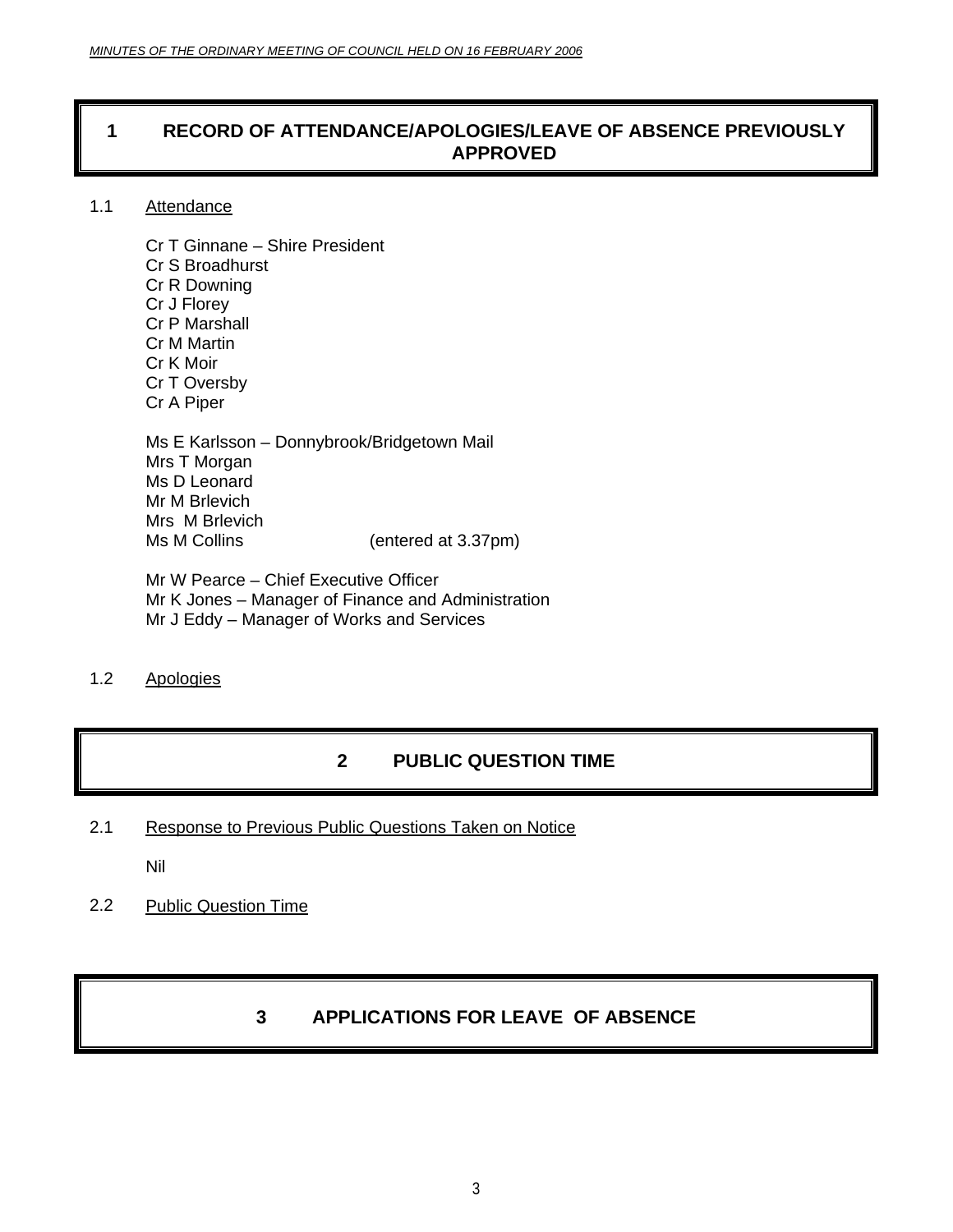### **4 PETITIONS/DEPUTATIONS/PRESENTATIONS/REPORTS**

#### 4.1 Cr Florey – Rylington Park

 Terry Waldron MLA delivered cheque to Rylington from Lotterywest. Mr Waldron indicated that he was very impressed with the facility and would continue to provide political support.

Steve Thomas MLA will visit next week

Neil Harris, of Oilseeds WA , will be donating canola seed for field trials.

#### 4.2 T Morgan – Bridle Trail

Mrs Morgan thanked the Council for its support and reported on the progress of the Bridle trail. There have been twilight rides, adult rider groups and walkers that have all enjoyed the walk/ride to Skeleton Bridge since its opening late last year.

Cr Broadhurst commented on the excellent work of the horse groups. Cr Martin reiterated those comments.

Cr Florey queried the gate setup. Mrs Morgan said that the proposed self-closing gates are still in the pipeline.

The Shire President thanked Mrs Morgan for her update and kind words.

### **5 CONFIRMATION OF MINUTES OF PREVIOUS MEETING**

Ms M Collins entered the Chambers, the time being 3.37 pm.

5.1 Minutes of the Ordinary Meeting of the Council held on 15 December 2005.

#### **MOVED: Cr Downing The SECONDED: Cr Oversby**

**That the minutes of the previous Ordinary Meeting of the Council held on 15 December 2005, be confirmed as an accurate record subject to the following amendments-** 

- ¾ **Replace the words 'The original motion was put and carried' appearing on pages 27 and 37 with 'The amended motion becomes the substantive motion. The motion was then put and carried.'**
- ¾ **Remove reference to 'Cr P Marshall' appearing on page 23**

**CARRIED 9/0** 

5.2 Minutes of the Special Meeting of the Council held on 19 January 2006.

#### **MOVED: Cr Martin SECONDED: Cr Broadhurst**

**That the minutes of the previous Special Meeting of the Council held on 19 January 2006, be confirmed as an accurate record.**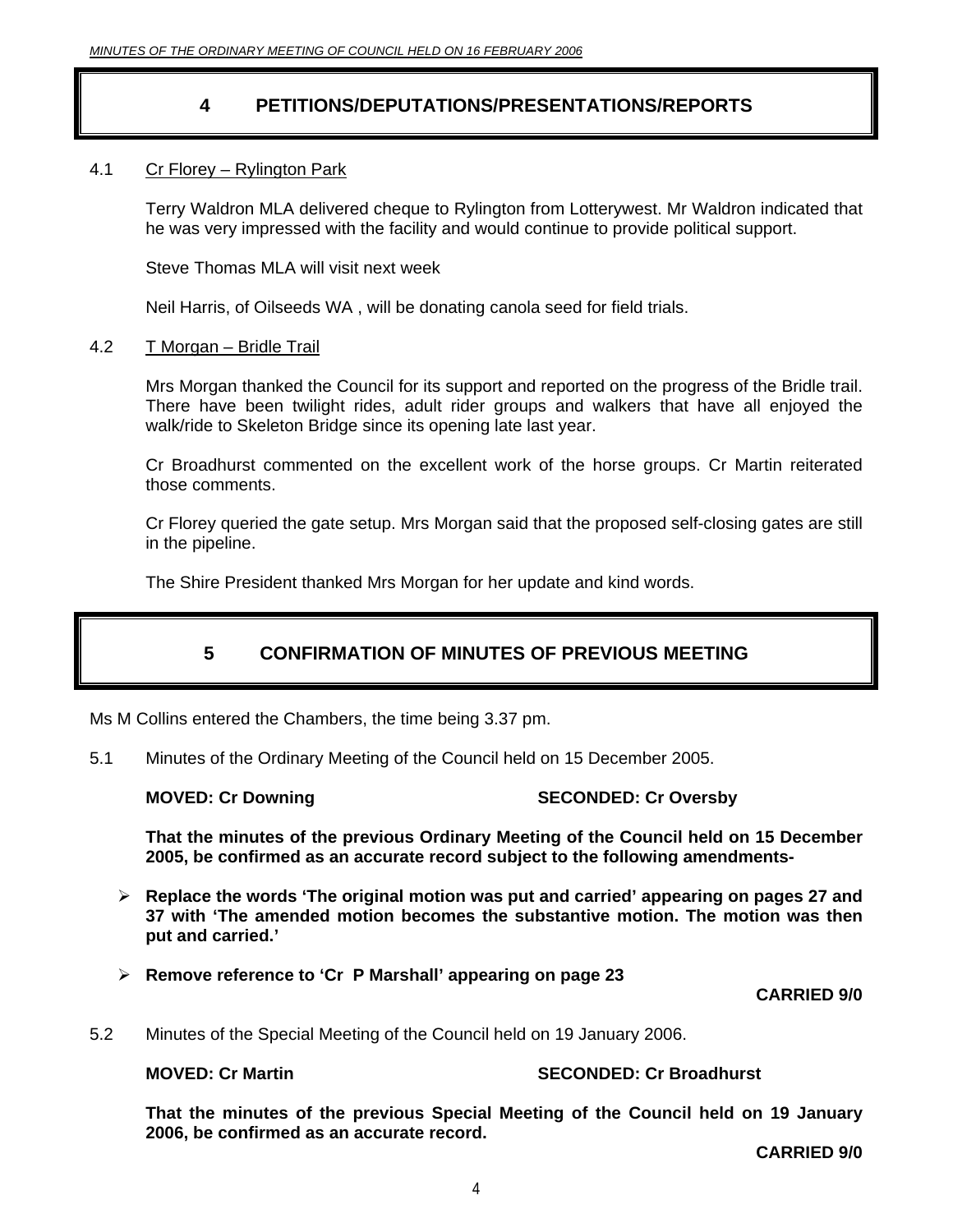### **6 PRESIDENTIAL COMMUNICATIONS**

Cr Ginnane advised Council that Mr A Moyes, Wilga Timber Specialty, was recently convicted of drug offences and has commenced serving a jail term.

The Department of Planning and Infrastructure (DPI) has advised that in early January 2006, it offered a lease to Mr Moyes and Mr Hindle to operate the Wilga Mill for 12 months with two further 12 month options.

The DPI recently advised the CEO verbally that it had not received a response on the lease offer by the required deadline and proceeded to require the mill applicants to vacate the property by the end of March 2006.

### **7 REPORTS OF OFFICERS AND COMMITTEES**

### **7.1 WORKS AND SERVICES**

#### 7.1.1 Townscape Advisory Committee Minutes

| Proponent:<br>Location:<br><b>Reporting Officer:</b> | Shire of Boyup Brook<br>John Eddy |
|------------------------------------------------------|-----------------------------------|
| Date Report Written:                                 | 31 January 2006                   |
| <b>Enabling Legislation:</b>                         | <b>Local Government Act 1995</b>  |
| <i>File:</i>                                         | PA/37/001                         |
| Appendices:                                          | 1.1 - Minutes                     |

#### **BACKGROUND:**

A Townscape Advisory Committee meeting was held on 25 January 2006.

Minutes of the meeting are laid on the table and circulated (refer to appendix 1.1).

#### **MOVED: Cr Broadhurst SECONDED: Cr Oversby**

**That the:-** 

- **1. minutes of the Townscape Advisory Committee held on the 25 January 2006, be received;**
- **2. Council consider the following footpath works in order of priority for the 2006/2007 budget**
	- o **Bridge Street Co-op to Barron Street**
	- o **Dickson Street Forrest Street to Railway Parade**
	- o **Bridge Street Abels Street to Railway Parade**
	- o **Knapp Street Bridge Street to Rogers Avenue.**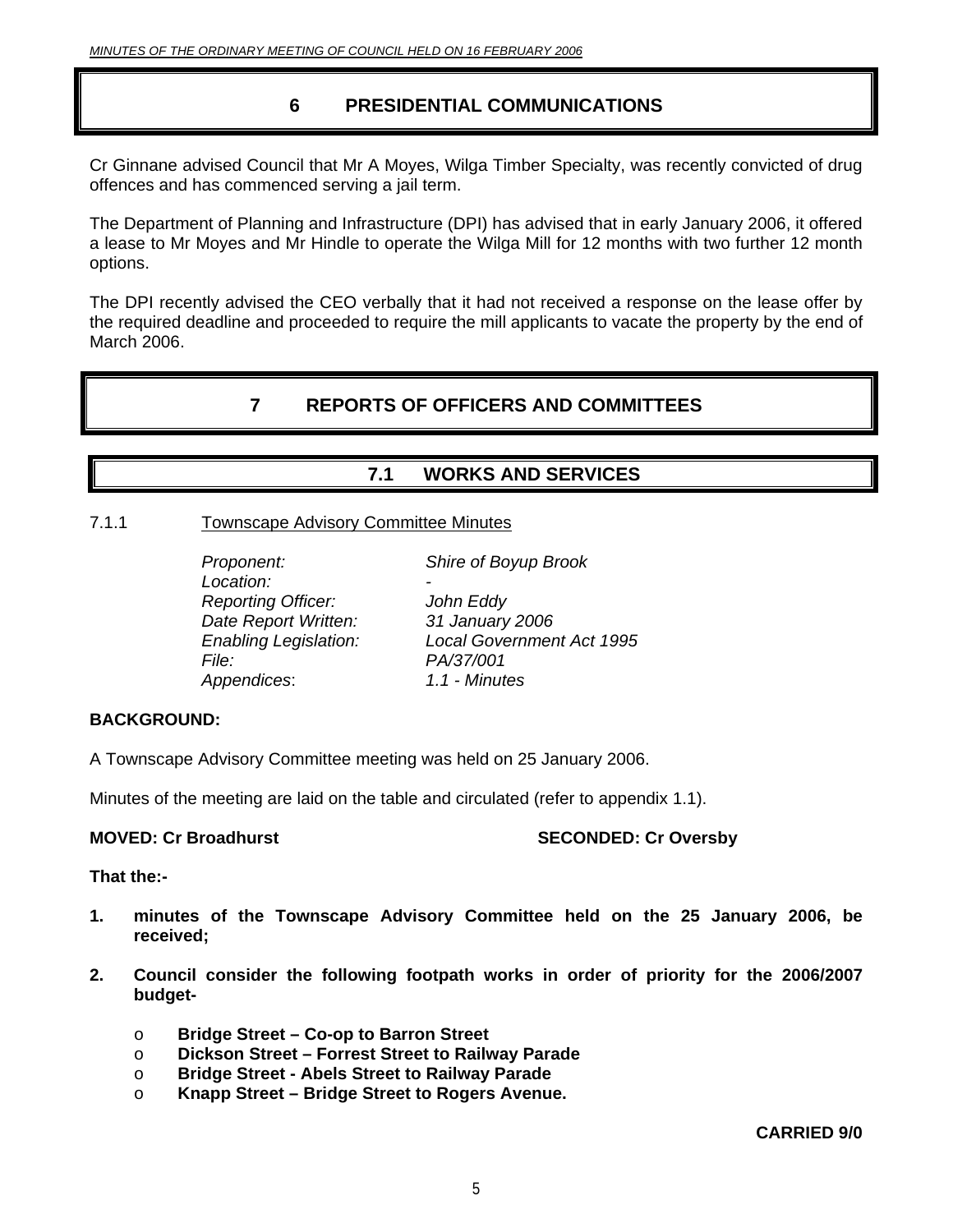### **7.2 DEVELOPMENT AND COMMUNITY SERVICES**

#### **MOVED: Cr Downing Case 2018 10 SECONDED: Cr Broadhurst**

**That the order of business in the agenda be changed to allow item 7.2.12 to be brought forward and dealt with at this time.** 

**CARRIED 9/0** 

#### 7.2.12 Tender 05-011 – Disposal of 1 Short Street, Boyup Brook

| Proponent:                   | Shire of Boyup Brook               |
|------------------------------|------------------------------------|
| Location:                    | 1 Short Street, Boyup Brook        |
| <b>Reporting Officer:</b>    | <b>Will Pearce</b>                 |
| Date Report Written:         | 13 January 2006                    |
| <b>Enabling Legislation:</b> | <b>Local Government Act 1995</b>   |
| <i>File:</i>                 | EQ/57/001                          |
| Appendices:                  | 1.10 – see Confidential Appendices |

#### **BACKGROUND:**

At its November 2005 meeting, the Council resolved:-

- 1. receives the valuation of 1 Short Street, Boyup Brook from Hegney Valuations of \$150,000;
- 2. Delegates authority to the CEO to advertise the disposal of the property by tender pursuant to section 3.58 of the Local Government Act 1995 subject to the property being used for light industrial purposes.

Advertising has closed and it is now necessary to consider the tenders submitted.

#### **DETAIL:**

Tenders were advertised on 07 and 21 January 2006 calling for the disposal of 1 Short Street, Boyup Brook and closed on 03 February 2006.

Four submissions were received (see confidential appendix ), as follows-

| $\triangleright$ G & L Coote     | No value provided – Expression of interest only |
|----------------------------------|-------------------------------------------------|
| $\triangleright$ M & M Brlevich  | \$150,000                                       |
| $\triangleright$ J & D Mansfield | \$150,000                                       |
| ≻ D & R Peck                     | \$138,000                                       |
|                                  |                                                 |

The following information was presented to the November 2005 Council meeting-

*"1 Short Street is currently is being rented for housing through Western Districts Realty for \$100 per week to Ms T Fried. The house is 40 year old weatherboard 3 bedroom residence.* 

*The lot has an area of 5,000m2 and is zoned 'Light Industrial' (see plan –confidential appendix ).* 

*Section 3.58 of the Local Government Act states:- '3.58. Disposing of property* 

 *(1) In this section - "dispose" includes to sell, lease, or otherwise dispose of, whether absolutely of not;*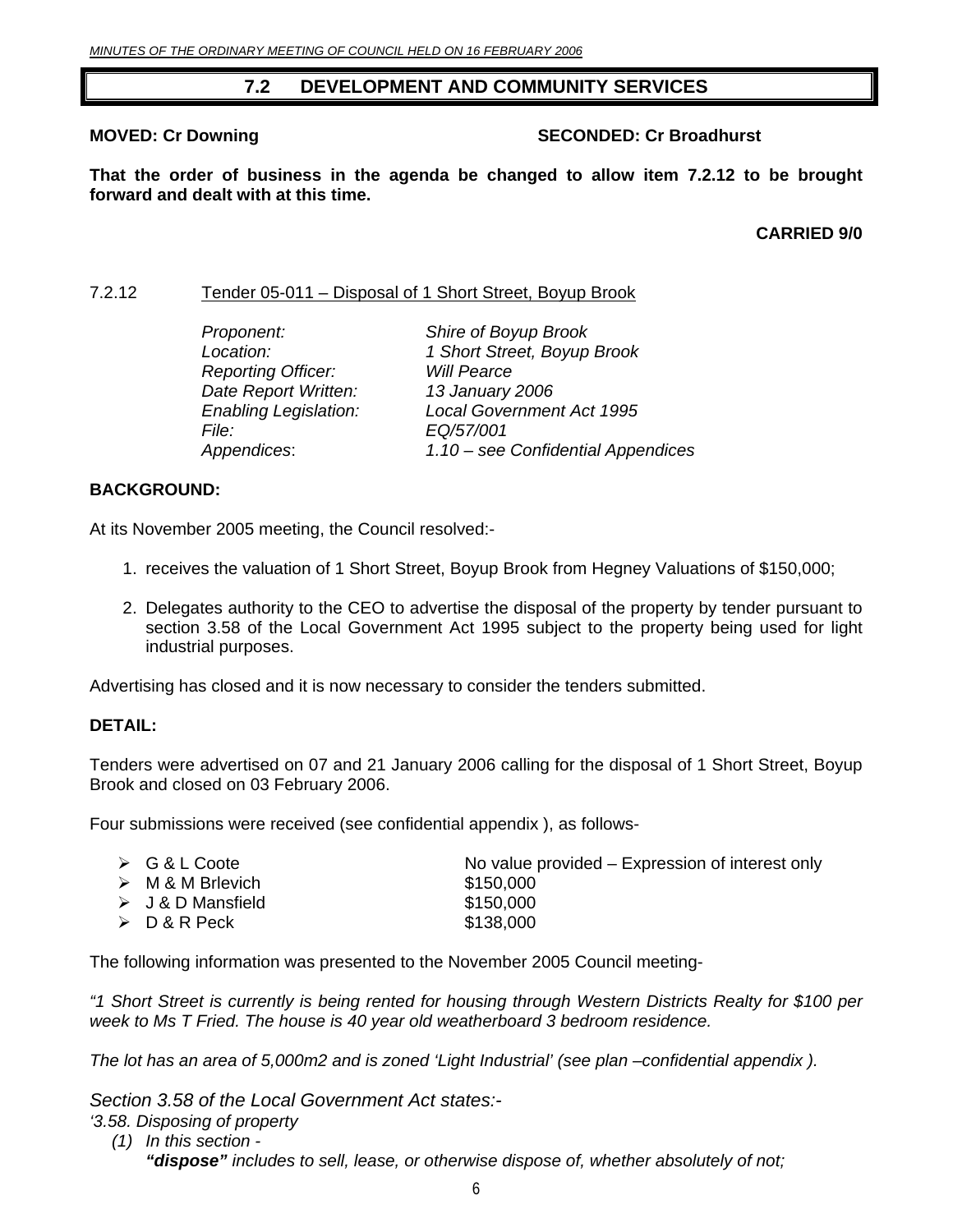#### *MINUTES OF THE ORDINARY MEETING OF COUNCIL HELD ON 16 FEBRUARY 2006*

*"property" includes the whole or any part of the interest in local government in property, but does not include money.* 

- *(2) Except as stated in this section, a local government can only dispose of property to* 
	- *(a) the highest bidder at public auction; or*
	- *(b) the person who at public tender called by the local government makes what is, in the opinion of the local government, the most acceptable tender, whether or not it is the highest tender.*
	- *(3) A local government can dispose of property other than under subsection (2) if, before agreeing to dispose of the property —*
	- *(a) it gives local public notice of the proposed disposition* 
		- *(i) describing the property concerned;*
		- *(ii) giving details of the proposed disposition; and*
		- *(iii) inviting submissions to be made to the local government before a date to be specified in the notice, being a date not less than 2 weeks after the notice is first given; and*
	- *(b) it considers any submissions made to it before the date specified in the notice and, if its decision is made by the council or a committee, the decision and the reasons for it are recorded in the minutes of the meeting at which the decision was made.'*
- *(4) The details of the proposed disposition that are required by subsection (3)(a)(ii) include* 
	- *(a) the name of all other parties concerned;*
	- *(b) consideration to be received by the local government for the disposition; and*
	- *(c) the market value of the disposition as ascertained by a valuation carried out not more than 6 months before the proposed disposition.*

#### *COMMENT:*

*Valuation of the property was not available at the time of preparing this report. It will be available for the meeting.* 

*Should the Council wish to sell the lot, it will be required to do so by delegating authority to the CEO to either auction, tender or advertise the sale of the land following the processes outlined in the Sec 3.58 (2) and/or (3) of the Local Government Act 1995.* 

*Council may wish to sell the land with or without conditions outright to Ms Fried. To do so will requiring delegating authority to the CEO to negotiate a priced and then advertising the proposal under Sec. 3.58(3)(a) of the Act prior to formal approval/rejection by the Council.* 

*The property is a quite a significant asset due to its industrial zoning. It also has a house on it which could be a caretaker's residence if the land is ever developed or utilized for a business.* 

*Another option would be to refer the matter to the Economic Development Committee to consider the*  best use of this 'light industrial' block, especially in light of current shortages of this type of land in the *district."* 

#### **COMMENT:**

The advertising has provided the Council with several business opportunities that are all worthy and promising if successful.

Open discussion is suggested to deal with the submissions prior to deciding on the lot's future.

It is suggested that the recommendation above is considered.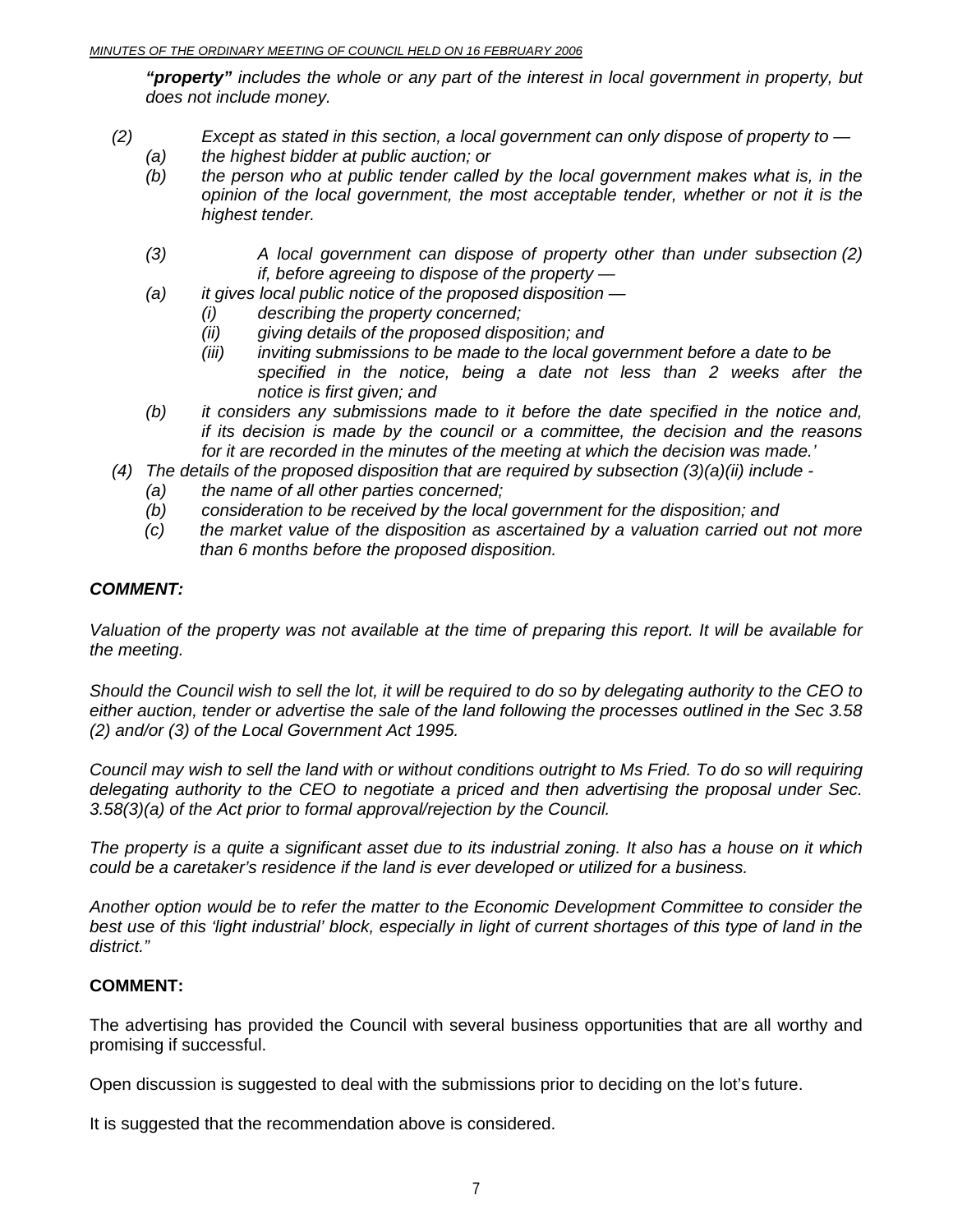### **MOVED: Cr Marshall SECONDED: Cr Florey ATTLE SECONDED: Cr Florey ATTLESS**

**That the Council submissions for Tenders 05-011 from:-** 

- ¾ **G & L Coote**
- ¾ **M & M Brlevich**
- ¾ **J & D Mansfield**
- ¾ **D & R Peck,**

**be received.** 

**CARRIED 9/0** 

### **MOVED: Cr Downing Case Conduct 2 SECONDED: Cr Piper SECONDED: Cr Piper**

**That in accordance with Section 5.23 (2) (c) of the Local Government Act 1995 the next part of the meeting be closed to members of the public to allow the Council to consider a contract entered into, or which may be entered into, by the local government and which relates to a matter to be discussed at the meeting and the Council go into committee to allow members free discussion on the matter, the time being 3.50pm.** 

**CARRIED 9/0** 

**MOVED: Cr Martin SECONDED: Cr Oversby** 

### **In accordance with Section 5.23 (2) of the Local Government Act 1995 the next part of the meeting is open to the members of the public and the Council come out of committee, the time being 4.12pm.**

**CARRIED 9/0** 

**MOVED: Cr Downing SECONDED: Cr Oversby** 

### **That the Council delegates authority to the CEO to re-advertise the disposal of the property by tender pursuant to section 3.58 of the Local Government Act 1995 subject to the property being used for light industrial purposes.**

**CARRIED 8/1** 

### 7.2.1 Lot 39 Barron Street, Boyup Brook - Planning Application for an Oversized Shed

*Proponent: M & M Koster Location: Lot 39 Barron Street, Boyup Brook Reporting Officer: Will Pearce Date Report Written: 19 January 2006 Enabling Legislation: Town Planning Scheme No. 2 File: AS1130 Appendices*: *1.2 - Plans* 

### **BACKGROUND:**

The proponent is seeking approval for an oversized shed and a pergola to be located at Lot 39 Barron Street, Boyup Brook.

The proponent has forwarded all the relevant details to support the application as required by the Shire's Town Planning Scheme No 2.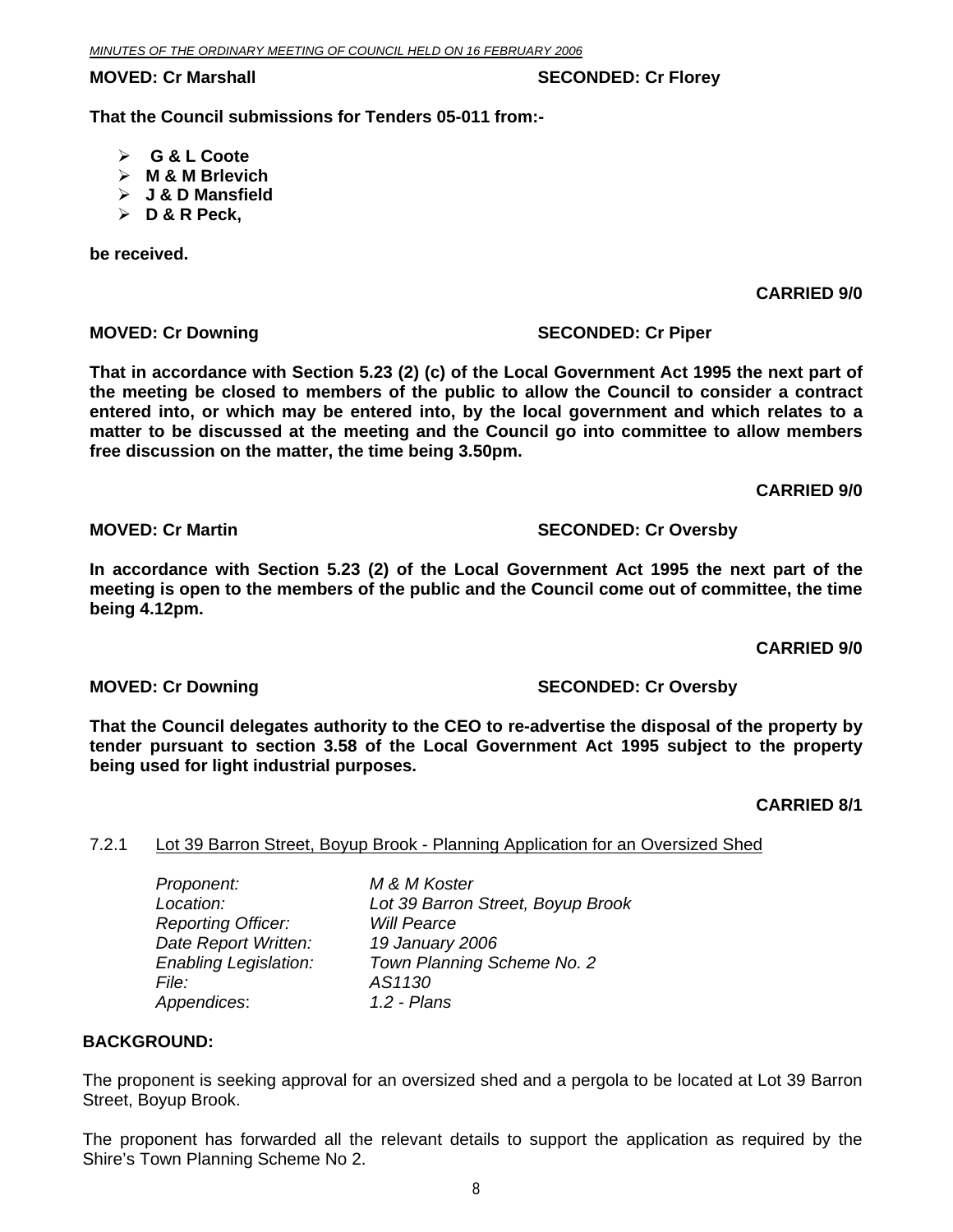A site plan is provided – refer to appendix 1.2.

#### **DETAIL:**

Lot 39 Barron Street, Boyup Brook is a property with a gross area of 1367 $m^2$ , currently zoned "residential".

The proposal involves the construction of a new  $85m<sup>2</sup>$  steel framed shed with a maximum height of 3.0m to be located 0.4m from the rear and 1.0m from the side boundary.

A pergola  $16m^2$  in area is also proposed.

The proponent advises that the purpose of the shed is for storage and parking of vehicles.

The Council's "Outbuilding" policy states:-

*"MAXIMUM DIMENSIONS* 

*Maximum permissible outbuilding area dimensions will be as follows: -* 

| Zone                 | Maximum<br>individual<br>outbuilding area<br>$(m^2)$ | Maximum total<br>outbuilding area<br>$(m^2)$ | Maximum<br>height $(m)$ |
|----------------------|------------------------------------------------------|----------------------------------------------|-------------------------|
| <b>Residential</b>   | 56.4                                                 | 75                                           | 3.0                     |
| Blocks $1012m^2$ or  |                                                      |                                              |                         |
| less                 |                                                      |                                              |                         |
| <b>Residential</b>   | 56.4                                                 | 90                                           | 4.5                     |
| blocks greater       |                                                      |                                              |                         |
| than $1012m^2$       |                                                      |                                              |                         |
| Urban                | 56.4                                                 | 75                                           | 4.5                     |
| <b>Special Rural</b> | No maximum area                                      | 108                                          | 4.5                     |
| Rural                | No maximum area                                      | No maximum<br>area                           | No maximum<br>height    |

*Structures outside the domain of the standard set above shall be subject to a planning application for the Council to consider on its merits.* 

#### OVERSIZED OUTBUILDINGS

For the purpose of calculating total outbuilding floor space, the Council only takes freestanding *structures such as garages or sheds into consideration; any structure attached to the main building such as a verandah or carport would be excluded.* 

*In assessing your request, Council will require that:* 

- *The proposed outbuilding(s) are of masonry construction or clad in factory applied colour finished sheet metal;*
- *The height of any opening to the outbuilding(s) is less than 3.0 metres;*
- *The ridge/gable height is less than 4.0 metres;*
- *The outbuilding(s) must be totally or partially screened from the street by a dwelling and/or landscaping capable of reaching a height equivalent to the eave height of the outbuilding(s) upon maturity;*
- *Your proposal will not have a detrimental effect on your neighbours or on the street in general.*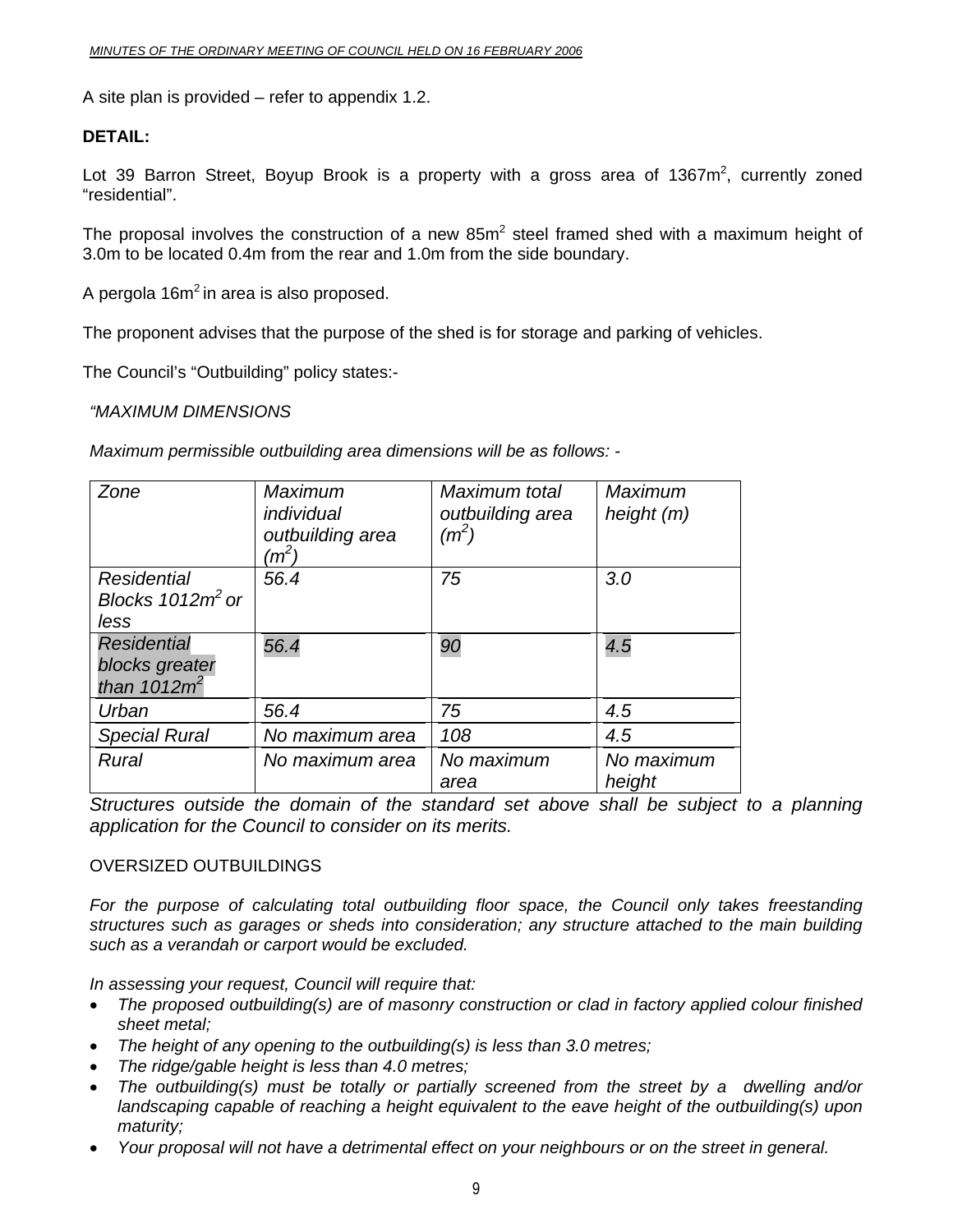#### *MINUTES OF THE ORDINARY MEETING OF COUNCIL HELD ON 16 FEBRUARY 2006*

For the Council to consider your application you must provide a written statement detailing why the additional outbuilding floor space is required and its intended use.

A nil setback is allowed where the structure is made of steel and the rear boundary is adjacent to a road or right-of –way or reserve."

Neither the size of the shed nor the overall combined area of the proposed outbuildings, that is 101m<sup>2</sup>, comply with the Council's policy.

#### **COMMENT:**

The applicant did receive approval for a similar proposal in December 2002 when the Council resolved-

*'The planning application for an oversized shed 80m<sup>2</sup> area proposed for Lot 39 Barron Street, Boyup Brook be approved.'* 

However, the shed was never constructed and the planning approval expired in December 2004.

The Scheme does allow the Council some discretion to relax its standards eg. Outbuilding areas as prescribed in the above policy, under clause 3.6 should it be satisfied that:-

- *"(i)* approval *of the proposed development would be consistent with the orderly and proper planning of the district and the preservation of the amenity of the district;*
- *(ii) the non-compliance will not have any adverse effect upon the occupiers or users of the development or the general population of the district, and;*
- *(iii) the spirit and purpose of the standard or requirement will not be unreasonably departed from."*

The new shed and pergola will improve the usage of the property and would seem to have little impact on the surrounding area. The overall area of the combined outbuildings is only 11  $m^2$  over the policy requirements.

It is suggested that the Council approves the application as presented.

The Development Services Committee considered this issue at its meeting held on 06 February 2006 and concurred with the Chief Executive Officer's recommendation.

#### **MOVED: Cr Marshall SECONDED: Cr Florey ATTLE SECONDED: Cr Florey ATTLE**

**That the Council approves the planning application as presented for Lot 39 Barron Street, Boyup Brook to allow-**

- **a) an oversized shed being 85m**<sup>2</sup> **in area with a 400mm rear setback;**
- **b) a pergola being 16m2 in area.**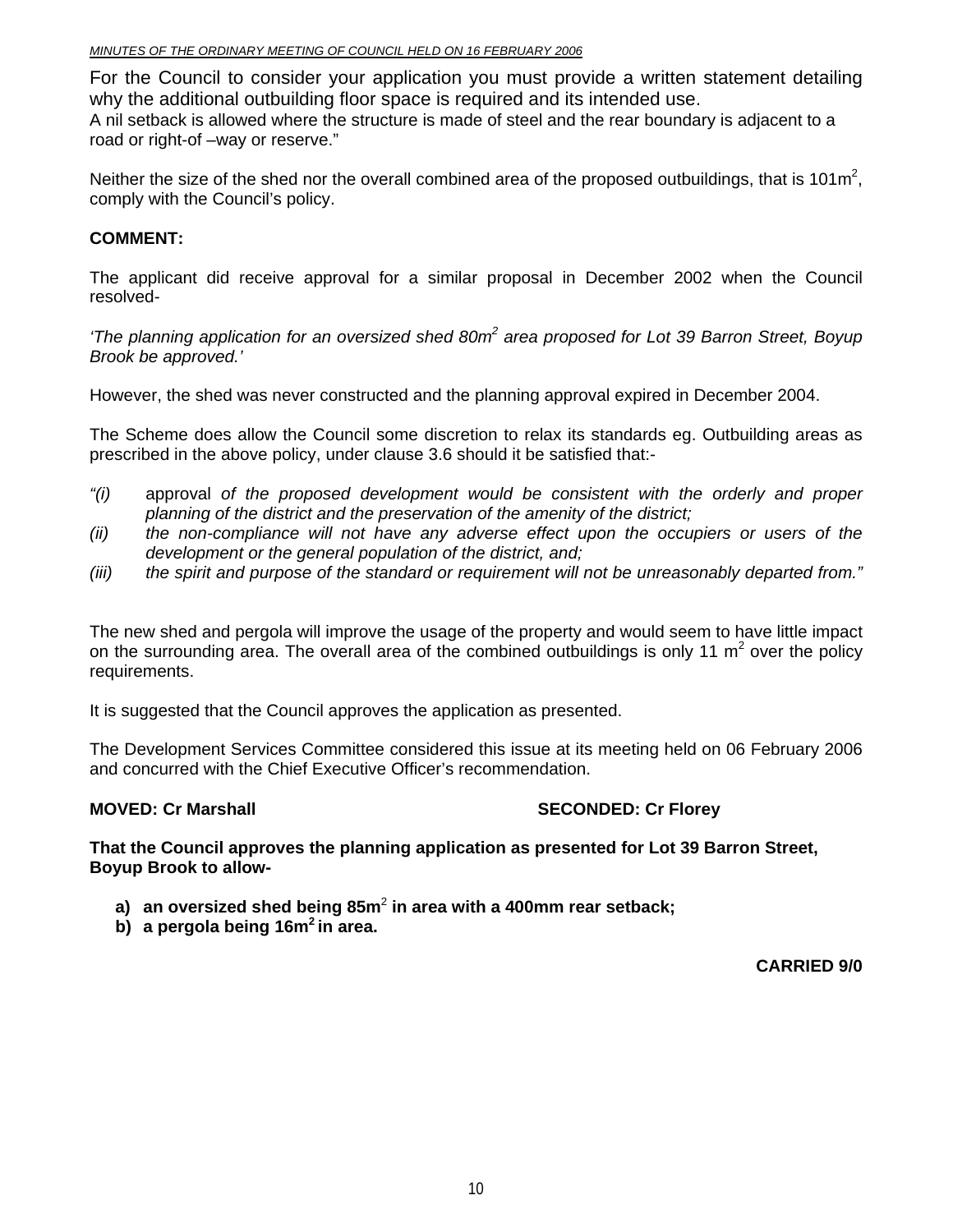#### 7.2.2 Lots 11 and 12 Boyup Brook North Road – Subdivision/Amalgamation

| Proponent:                | Harley Survey Group (Owners: Nippon Paper Treefarm |
|---------------------------|----------------------------------------------------|
|                           | Pty Ltd. And G Wardle)                             |
| Location:                 | Lots 11 and 12 Boyup Brook North Road              |
| <b>Reporting Officer:</b> | <b>Will Pearce</b>                                 |
| Date Report Written:      | 19 January 2006                                    |
| Enabling Legislation:     | Town Planning Scheme No. 2                         |
| <i>File:</i>              | AS4040                                             |
| Appendices:               | $1.3 - Plan$                                       |
|                           |                                                    |

#### **BACKGROUND:**

The proponents wish to subdivide/amalgamate the existing rural properties at Lots 11 and 12 Boyup Brook North Road, to create two new lots.

A plan of the proposal is attached – refer to appendix 1.3.

#### **DETAIL:**

The areas of the existing lots are  $-$ 

| $\triangleright$ Lot 11 - | 207.4ha |
|---------------------------|---------|
| $\triangleright$ Lot 12 – | 67.5ha  |

New lots will be created with areas of 182.86ha and 92.07ha.

The Council's 'Subdivisions and Amalgamations' policy states in part that:-

*"1 In order to achieve the objectives contained in Clause 5.2 of the Scheme, the Council will not generally support the subdivision of land within the Rural Zone into lots having a minimum size of less than 40 hectares except for …: -* 

#### **COMMENT:**

The road is in a satisfactory condition and complies with the Council's 'Road Contribution' policy.

The application complies with the 'Subdivision/Amalgamation' policy.

It is suggested that the proposal be supported.

The Development Services Committee considered this issue at its meeting held on 06 February 2006 and concurred with the Chief Executive Officer's recommendation.

**MOVED: Cr Marshall SECONDED: Cr Florey ATTLE SECONDED: Cr Florey ATTLESS** 

**That the Council supports the proposed subdivision/amalgamation as presented of Lots 11 and 12 Boyup Brook North Road, to create two new lots being 182.86ha and 92.07ha area.**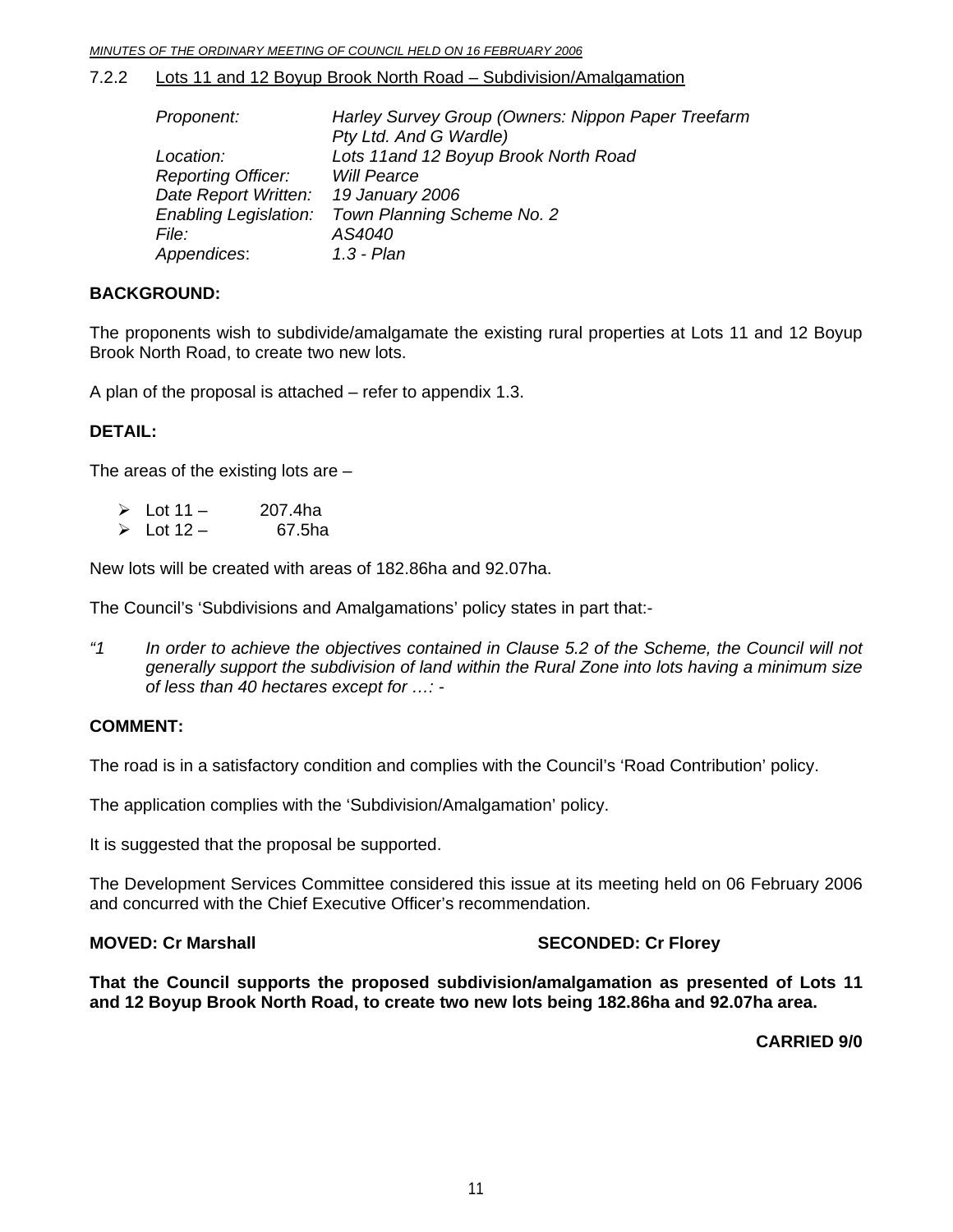#### 7.2.3 Nelson Location 12418 and Lot 24 Cootayerup Road – Planning Application for a Plantation

| Proponent:                   | Great Southern Managers Aus Ltd (Owner: A Askew) |
|------------------------------|--------------------------------------------------|
| Location:                    | Nelson Location 12418 and Lot 24 Cootayerup Road |
| <b>Reporting Officer:</b>    | <b>Will Pearce</b>                               |
| Date Report Written:         | 19 January 2006                                  |
| <b>Enabling Legislation:</b> | Town Planning Scheme No. 2                       |
| <i>File:</i>                 | AS7030                                           |
| Appendices:                  |                                                  |

#### **BACKGROUND:**

The proponent is seeking approval to establish a plantation on Nelson Location 12418 and Lot 24 Cootayerup Road located approximately 40km south-east of Boyup Brook.

The proponent has forwarded relevant details to support the application as required by the Shire's Town Planning Scheme No. 2. A detailed plan is laid on the table.

#### **DETAIL:**

The property has a gross land area is 591ha and is zoned 'Rural' and as such the Scheme allows 'plantations' at the discretion of the Council ('AA' use).

As required under the Scheme, the proponent has submitted a fire management plan and plantation management plan. The proponent is required to comply with the following (as per the Scheme): -

- 1 Code of Practice for Timber Plantations in WA;
- 2 Shire of Boyup Brook Firebreak Order;
- 3 Guidelines for Plantation Fire Protection.

The proponent has submitted supporting information that is summarised as follows: -

- 1 establishment of 322ha of plantations will occur in the year 2006;
- 2 planting density will be 1,200 stems per hectare;
- 3 the Guidelines for Plantation Fire Protection states:-

"*Plantation growers must meet this increased need for firefighting equipment, either by providing the minimum equipment standards (for this size plantation a medium attack unit is require) or by contributing to community-based equipment through an agreement with the Local Government."* 

 The proponent's fire management plan indicates that the company does not have a firefighting unit in the vicinity of the plantation.

4 all remnant vegetation will be left in accordance with Agriculture Western Australia guidelines.

#### **COMMENT:**

It is suggested that the Council approve the proposal as reflected in the recommendation.

The Development Services Committee considered this issue at its meeting held on 06 February 2006 and concurred with the Chief Executive Officer's recommendation.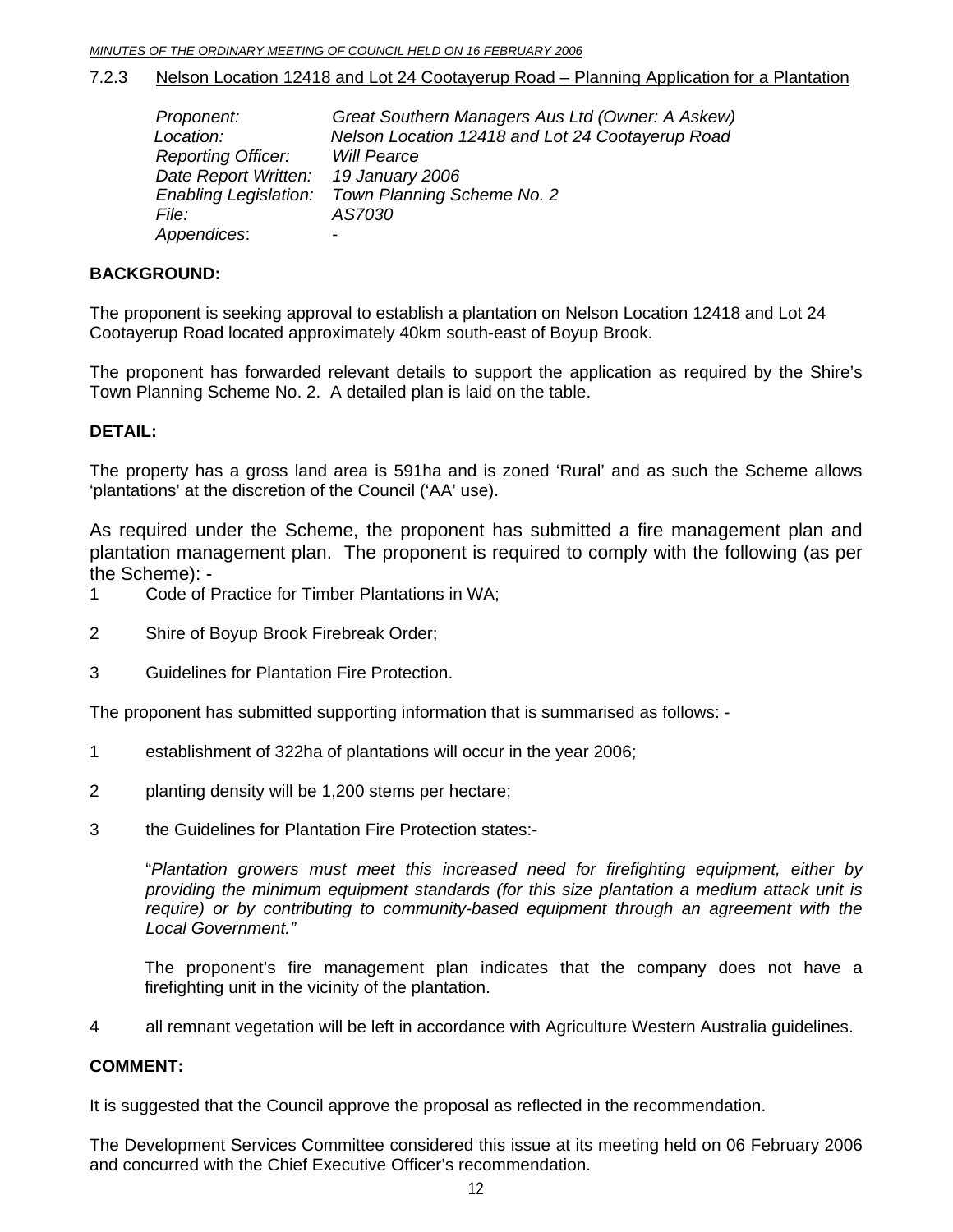**That the:-** 

- **1 Council approves the planning application for a plantation as presented to be located at Nelson Location 12418 and Lot 24 Cootayerup Road, subject to the following conditions: -** 
	- **(a) compliance with the Shire of Boyup Brook Town Planning Scheme No 2;**
	- **(b) compliance with the terms and conditions of the Code of Practice for Timber Plantations in Western Australia as amended from time to time with a harvesting management plan provided to the Shire, to the satisfaction of the Shire, two years prior to the harvesting event;**
	- **(c) provision of a minimum of a manned Medium duty Firefighting Unit of a standard complying with the Guidelines for Plantation Fire on a strategically located plantation property within twenty (20) minutes response time of this plantation prior to the commencement of the 2006/07 Fire Season and that this arrangement is confirmed in writing;**
	- **(d) installation of a 15 metre boundary firebreak is required to comply with the firebreak order;**
	- **(e) entering into an agreement with the Shire providing for the reimbursement of costs from the repair of damage of roads under the Shire's control, where such damage arises from the use of such roads by heavy vehicles used in conjunction with the plantation;**
- **2 Manager of Works and Services undertakes an assessment at the time of harvesting of the condition of the anticipated proposed local road haulage route.**

**CARRIED 9/0** 

#### 7.2.4 Lot 121 Abel Street, Boyup Brook – Planning Application for a Workshop

| Proponent:                   | <b>B</b> Biluta                   |
|------------------------------|-----------------------------------|
| Location:                    | Lot 121, Abel Street, Boyup Brook |
| <b>Reporting Officer:</b>    | <b>Will Pearce</b>                |
| Date Report Written:         | 19 January 2006                   |
| <b>Enabling Legislation:</b> | Town Planning Scheme No. 2        |
| <i>File:</i>                 | AS572                             |
| Appendices:                  | $1.4$ - plans                     |
|                              |                                   |

#### **BACKGROUND:**

The proponent is seeking to establish a shed on lot 121 Abel Street, Boyup Brook.

The proponent has forwarded all the relevant details to support the application as required by the Shire's Town Planning Scheme No. 2.

Floor, site and elevation plans are attached - refer to appendix 1.4.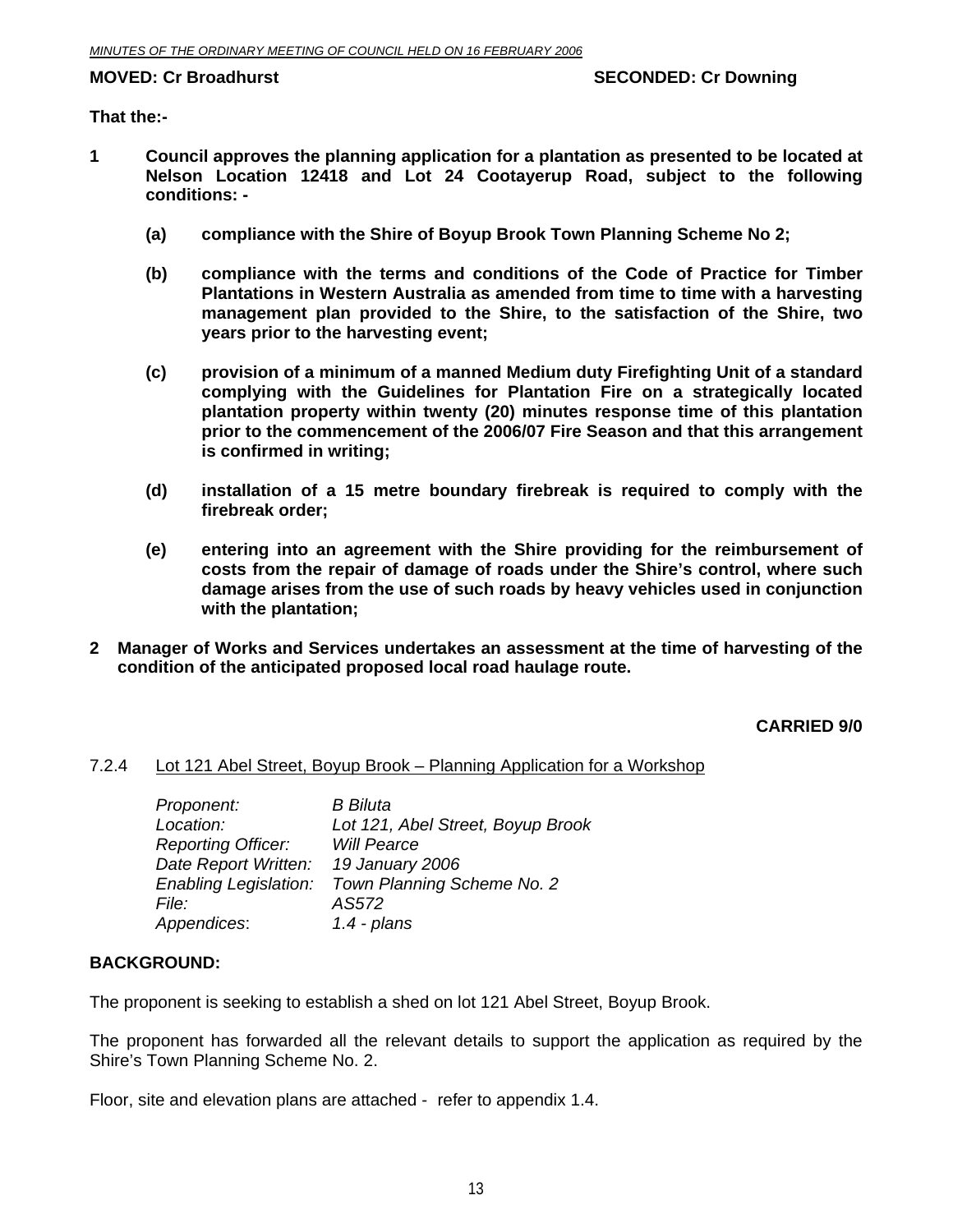#### **DETAIL:**

Lot 121 Abel Street, Boyup Brook is a vacant property with an area of 1012 sq metres and is zoned "Light industrial".

It is proposed to place a 14m x 7m x 3.4m high steel framed colorbond shed on the property.

The shed will be used for domestic storage and workshop purposes only as the proponent resides next door in lot 122 Abel Street.

Access will be via the right-of-way at the rear as is the case with lot 122.

There is no intention to use the shed for commercial or industrial purposes.

The proposed setbacks are: -

- Front set back 21m
- Side setbacks 6m/7m
- Rear setback 5m

Although the Scheme does not provide for minimum setbacks in the "Light industrial" zone, the proposed setbacks are satisfactory in terms of the Building Code of Australia.

Planning standards in relation to carparking, landscaping, fencing and access do not require consideration at this point in time as there are no commercial activities being carried out.

#### **COMMENT:**

Overall, it is considered that the proposed development is acceptable and appropriate for approval.

It is suggested that the Council approves a planning application for a domestic workshop as presented to be constructed on Lot 121 Abel Street, Boyup Brook, subject to the following conditions:-

- 1. compliance with the Building Code of Australia;
- 2. compliance with the Environmental Protection (Noise) Regulations 1997;
- 3. access and egress being approved by the Manager of Works and Services and crossovers constructed to the Council's design and specification levels;
- 4. all storm water run off from impervious surfaces being disposed of to the satisfaction of the Manager or Works and Services;
- 5. the shed not being used for commercial or industrial purposes unless a future planning application is approved by the Council pursuant to the Town Planning Scheme No. 2.

The Development Services Committee considered this issue at its meeting held on 06 February 2006 and concurred with the Chief Executive Officer's recommendation.

#### **MOVED: Cr Piper SECONDED: Cr Florey ATTLE SECONDED: Cr Florey ATTLE**

**That the Council approves a planning application for a domestic workshop as presented to be constructed on Lot 121 Abel Street, Boyup Brook, subject to the following conditions:-** 

**1. compliance with the Building Code of Australia;**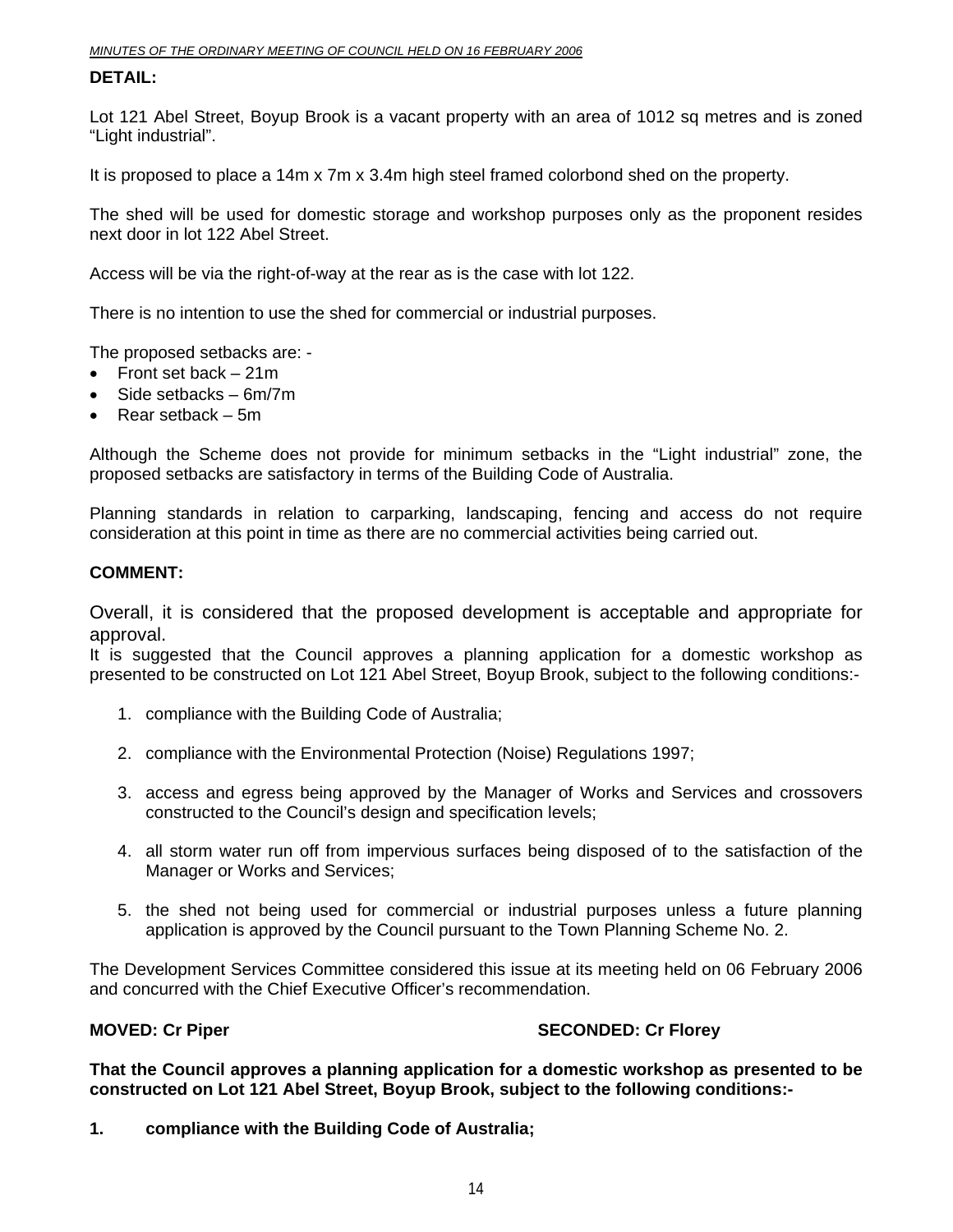- **2. compliance with the Environmental Protection (Noise) Regulations 1997;**
- **3. access and egress being approved by the Manager of Works and Services and crossovers constructed to the Council's design and specification levels;**
- **4. all storm water run off from impervious surfaces being disposed of to the satisfaction of the Manager of Works and Services;**
- **5. the shed not being used for commercial or industrial purposes unless a future planning application is approved by the Council pursuant to the Town Planning Scheme No. 2.**

**CARRIED 9/0** 

#### 7.2.5 Wellington Locations 3014 & 3051 Rosewood Road – Planning Application for a Plantation

| Proponent:                   | Forest Products Commission (Owner: RW & J Kniveton) |
|------------------------------|-----------------------------------------------------|
| Location:                    | Wellington Locations 3014 and 3051 Rosewood Road    |
| <b>Reporting Officer:</b>    | <b>Will Pearce</b>                                  |
| Date Report Written:         | 02 February 2006                                    |
| <b>Enabling Legislation:</b> | Town Planning Scheme No. 2                          |
| <i>File:</i>                 | AS4000                                              |
| Appendices:                  |                                                     |

#### **BACKGROUND:**

The proponent is seeking approval to establish a plantation on Wellington Locations 3014 and 3051 Rosewood Road located approximately 25km north-west of Boyup Brook.

The proponent has forwarded relevant details to support the application as required by the Shire's Town Planning Scheme No. 2. A detailed plan is laid on the table.

#### **DETAIL:**

The property has a gross land area is 125.5ha and is zoned 'Rural' and as such the Scheme allows 'plantations' at the discretion of the Council ('AA' use).

As required under the Scheme, the proponent has submitted a fire management plan and plantation management plan. The proponent is required to comply with the following (as per the Scheme): -

- 1 Code of Practice for Timber Plantations in WA;
- 2 Shire of Boyup Brook Firebreak Order;
- 3 Guidelines for Plantation Fire Protection.

The proponent has submitted supporting information that is summarised as follows: -

- 1 establishment of 92ha of plantations will occur in the year 2006;
- 2 planting density will be 1,000 stems per hectare;
- 3 the Guidelines for Plantation Fire Protection states:-

"*Plantation growers must meet this increased need for firefighting equipment, either by providing the minimum equipment standards (for this size plantation a fast attack unit is*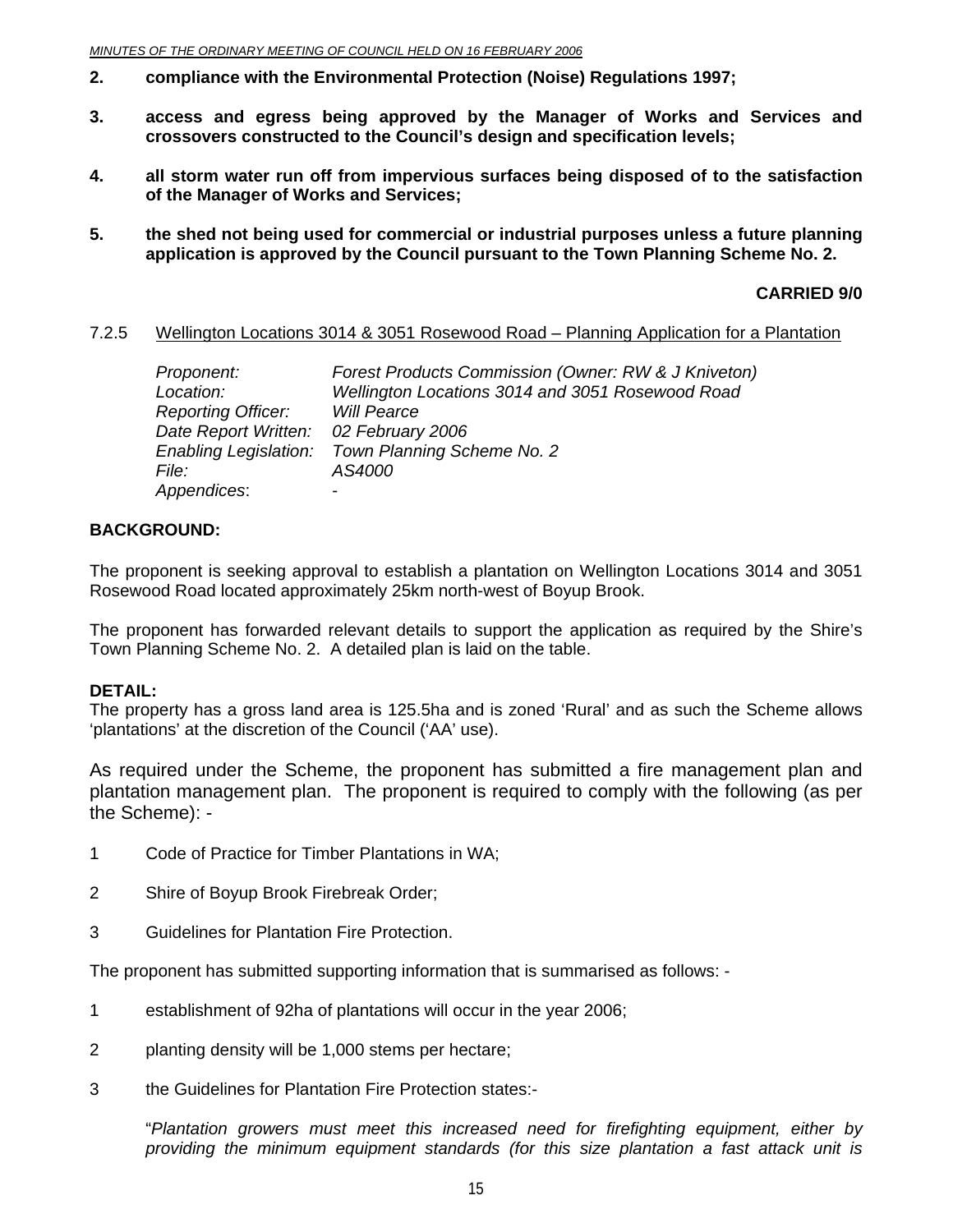*required) or by contributing to community-based equipment through an agreement with the Local Government."* 

 The proponent's fire management plan indicates that the Forest Products Commission (FPC) does not have its own firefighting unit in the vicinity of the plantation.

 However, the McAlinden fire brigade's 3,000ltr unit located on Mr S Harley's property is within 20 minutes of the proposed plantation and was part funded by the Department of CALM (incorporating the FPC at the time) in 200.

4 all remnant vegetation will be left in accordance with Agriculture Western Australia guidelines.

#### **COMMENT:**

It is suggested that the Council approve the proposal as reflected in the recommendation.

The Development Services Committee considered this issue at its meeting held on 06 February 2006 and concurred with the Chief Executive Officer's recommendation.

#### **MOVED: Cr Broadhurst SECONDED: Cr Florey**

#### **That the:-**

- **1 Council approves the planning application for a plantation as presented to be located at Wellington Locations 3014 and 3051 Rosewood Road, subject to the following conditions: -** 
	- **(a) compliance with the Shire of Boyup Brook Town Planning Scheme No. 2;**
	- **(b) compliance with the terms and conditions of the Code of Practice for Timber Plantations in Western Australia as amended from time to time with a harvesting management plan provided to the Shire, to the satisfaction of the Shire, two years prior to the harvesting event;**
	- **(c) provision of a minimum of a manned Fast Attack Firefighting Unit of a standard complying with the Guidelines for Plantation Fire on a strategically located plantation property within twenty (20) minutes response time of this plantation prior to the commencement of the 2006/07 Fire Season and that this arrangement is confirmed in writing;**
	- **(d) installation of a 15 metre boundary firebreak is required to comply with the firebreak order;**
	- **(e) entering into an agreement with the Shire providing for the reimbursement of costs from the repair of damage of roads under the Shire's control, where such damage arises from the use of such roads by heavy vehicles used in conjunction with the plantation;**
- **2 Manager of Works and Services undertakes an assessment at the time of harvesting of the condition of the anticipated proposed local road haulage route.**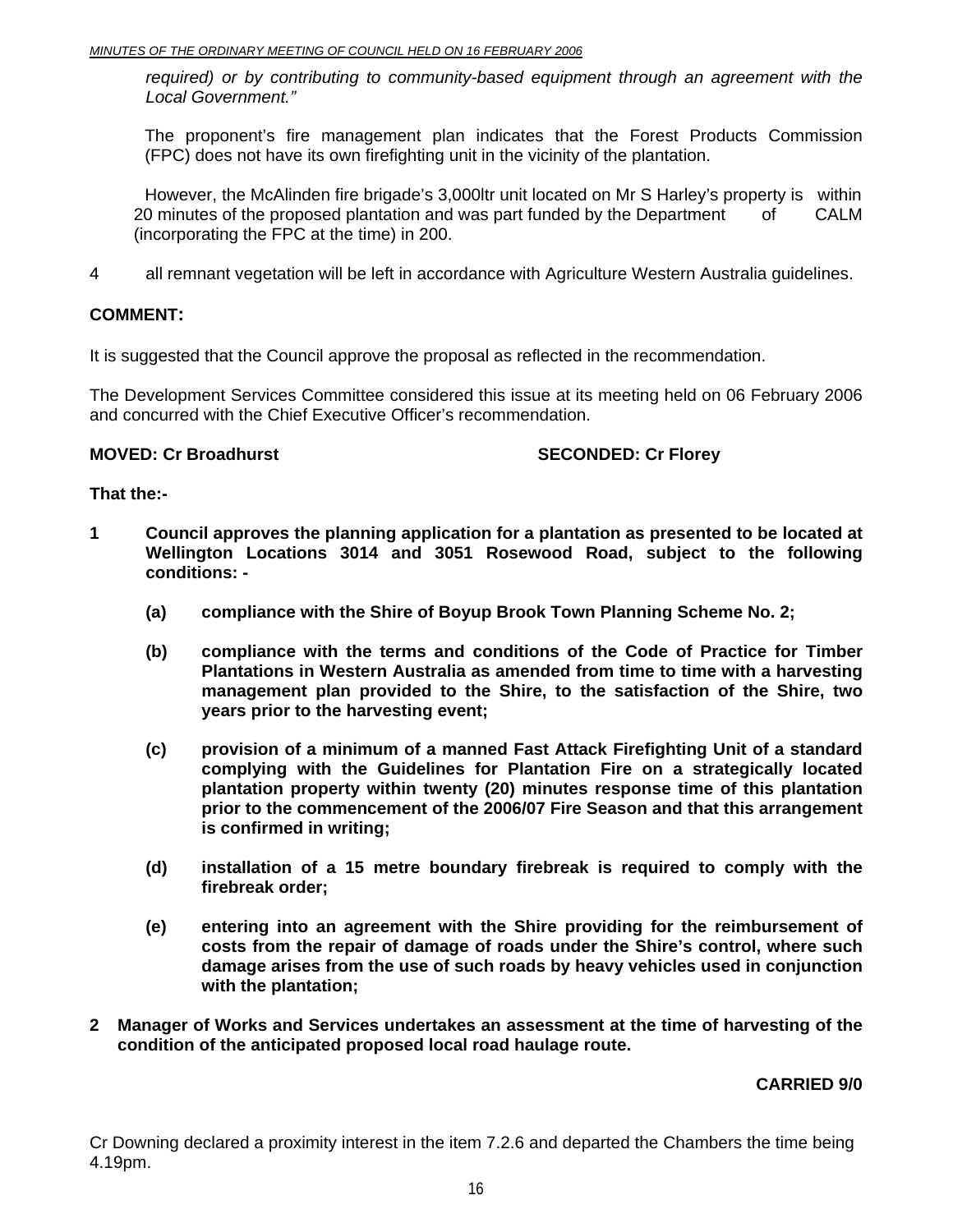7.2.6 Location 1284 Banks Road, Boyup Brook - Planning Application for an Oversized Shed

| Proponent:                   | E & L Biddle                          |
|------------------------------|---------------------------------------|
| Location:                    | Location 1284 Banks Road, Boyup Brook |
| <b>Reporting Officer:</b>    | <b>Will Pearce</b>                    |
| Date Report Written:         | 02 February 2006                      |
| <b>Enabling Legislation:</b> | Town Planning Scheme No. 2            |
| <i>File:</i>                 | AS21666                               |
| Appendices:                  | $1.5$ - plans                         |

#### **BACKGROUND:**

The proponent is seeking approval for an oversized shed to be located at Location 1284 Banks Road, Boyup Brook.

The proponent has forwarded all the relevant details to support the application as required by the Shire's Town Planning Scheme No. 2 (the 'Scheme').

A site plan and elevation drawings are attached - refer to appendix 1.5.

#### **DETAIL:**

Loc 1284 has a gross area of 41.7ha and is currently zoned "Special Rural No.6".

The proposal involves the construction of a new 108m<sup>2</sup> steel framed shed with a 63.6m<sup>2</sup> verandah. The shed will have a maximum height of 3.8m.

The purpose of the shed is for storage of plant and vehicles for olive cultivation.

The Council's "Outbuilding" policy states in part:-

*Maximum permissible outbuilding area dimensions will be as follows: -* 

| Zone                                              | <b>Maximum</b><br>individual<br>outbuilding area<br>$(m^2)$ | Maximum total<br>outbuilding area<br>$(m^2)$ | <b>Maximum</b><br>height (m) |
|---------------------------------------------------|-------------------------------------------------------------|----------------------------------------------|------------------------------|
| <b>Residential</b><br>Blocks $1012m^2$ or<br>less | 56.4                                                        | 75                                           | 3.0                          |
| Residential<br>blocks greater<br>than $1012m^2$   | 56.4                                                        | 90                                           | 4.5                          |
| Urban                                             | 56.4                                                        | 75                                           | 4.5                          |
| <b>Special Rural</b>                              | No maximum area                                             | 108                                          | 4.5                          |
| Rural                                             | No maximum area                                             | No maximum<br>area                           | No maximum<br>height         |

*Structures outside the domain of the standard set above shall be subject to a planning application for the Council to consider on its merits.*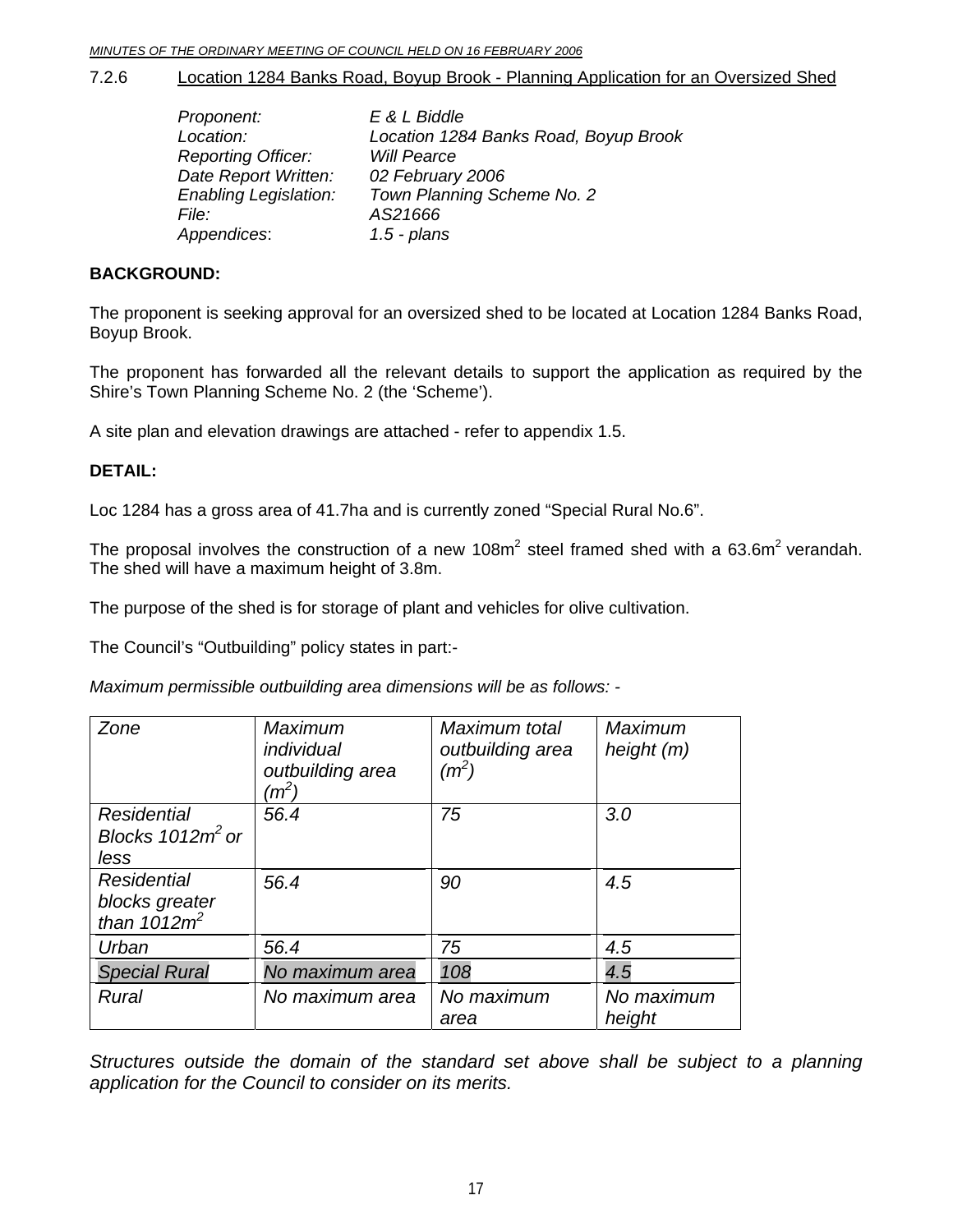### *OVERSIZED OUTBUILDINGS*

For the purpose of calculating total outbuilding floor space, the Council only takes freestanding *structures such as garages or sheds into consideration; any structure attached to the main building such as a verandah or carport would be excluded.* 

*In assessing your request, Council will require that:* 

- *The proposed outbuilding(s) are of masonry construction or clad in factory applied colour finished sheet metal;*
- *The height or any opening to the outbuilding(s) is less than 3.0 metres;*
- *The ridge/gable height is less than 4.0 metres;*
- *The outbuilding(s) must be totally or partially screened from the street by a dwelling and/or landscaping capable of reaching a height equivalent to the eave height of the outbuilding(s) upon maturity;*
- *Your proposal will not have a detrimental effect on your neighbours or on the street in general.*

*For the Council to consider your application you must provide a written statement detailing why the additional outbuilding floor space is required and its intended use."* 

The size of the outbuilding therefore does not comply with the Council's policy.

The setbacks are quite generous being a minimum of 120m – see plan.

#### **COMMENT:**

The Council does have discretion to relax its standards prescribed within its policies under clause 3.6 of the Scheme should it be satisfied that:-

- *i.* approval of the proposed development would be consistent with the orderly and proper *planning of the district and the preservation of the amenity of the district;*
- *ii. the non-compliance will not have any adverse effect upon the occupiers or users of the development or the general population of the district, and;*
- *iii. the spirit and purpose of the standard or requirement will not be unreasonably departed from.*

The size of the shed is over and above the policy guidelines. However, there are many 'rural' zoned lots in the district that are of equivalent, if not smaller, area where the 'Outbuilding' policy would allow the erection of sheds of unlimited size without requiring Council approval.

The proposed shed would not have a detrimental impact on the surrounding area.

It is suggested that the Council considers the 'Recommendation' above.

The Development Services Committee considered this issue at its meeting held on 06 February 2006 and concurred with the Chief Executive Officer's recommendation.

#### **MOVED: Cr Florey Case Conduct 2018 SECONDED: Cr Broadhurst**

**That the Council approves the planning application as presented for an oversized shed 171.6m<sup>2</sup> in area proposed for Location 1284 Banks Road, Boyup Brook subject to:-** 

**1 the proposal complies with the Town Planning Scheme No. 2;**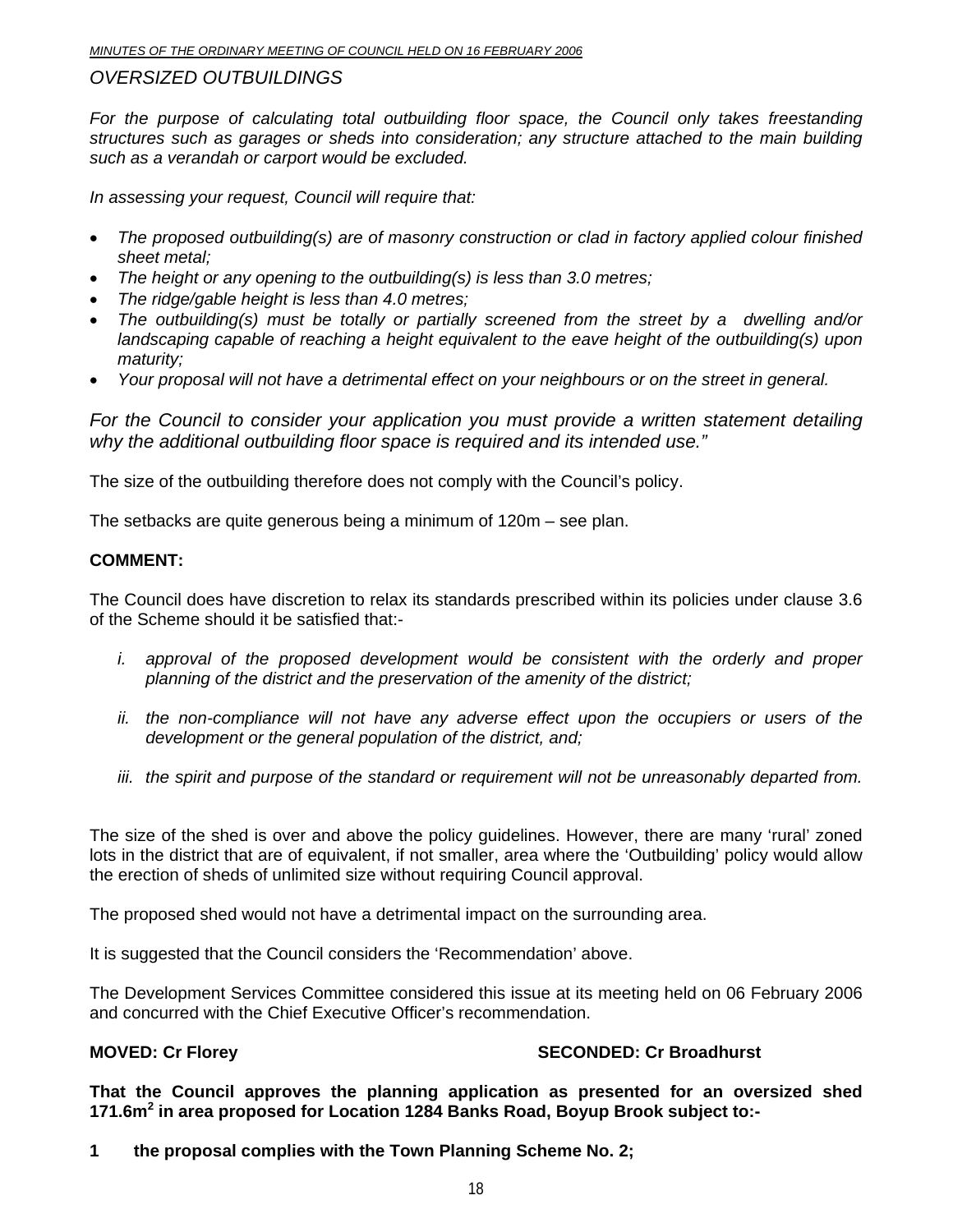- **2 access being approved by the Manager of Works and Services;**
- **3 all stormwater run off from impervious surfaces being disposed of to the satisfaction of the Manager of Works and Services;**
- **4 the building complies with the Building Code of Australia.**

**CARRIED 8/0** 

Cr Downing returned to the Chambers, the time being 4.20pm.

#### 7.2.7 Youth Advisory Committee Minutes

| Proponent:                   | Shire of Boyup Brook             |
|------------------------------|----------------------------------|
| Location:                    |                                  |
| <b>Reporting Officer:</b>    | Keith Jones                      |
| Date Report Written:         | 25 January 2006                  |
| <b>Enabling Legislation:</b> | <b>Local Government Act 1995</b> |
| <i>File:</i>                 | IM/37/004                        |
| Appendices:                  | 1.6 - Minutes                    |

#### **BACKGROUND:**

Meetings of the Youth Advisory Committee were held on 06 and 13 December 2005.

Minutes of the meetings are laid on the table and circulated (refer to appendix 1.6).

#### **MOVED: Cr Ginnane SECONDED: Cr Oversby**

#### **That the minutes of the Youth Advisory Committee on 06 and 13 December 2005 be received.**

**CARRIED 9/0** 

#### 7.2.8 Economic Development Committee Minutes

 *Proponent: Shire of Boyup Brook*  Location:  *Reporting Officer: Will Pearce Date Report Written: 09 February2006 Enabling Legislation: Local Government Act 1995 File: GO/37/005 Appendices*: *1.7 Minutes*

#### **BACKGROUND:**

A meeting of the Economic Development Committee was held on the 01 February 2006.

Minutes of the meeting are laid on the table and circulated (refer to appendix 1.7).

#### **MOVED: Cr Downing Case Conduct 2 SECONDED: Cr Broadhurst**

**That the minutes of the Economic Development Committee Meeting held on 01 February 2006, be received.**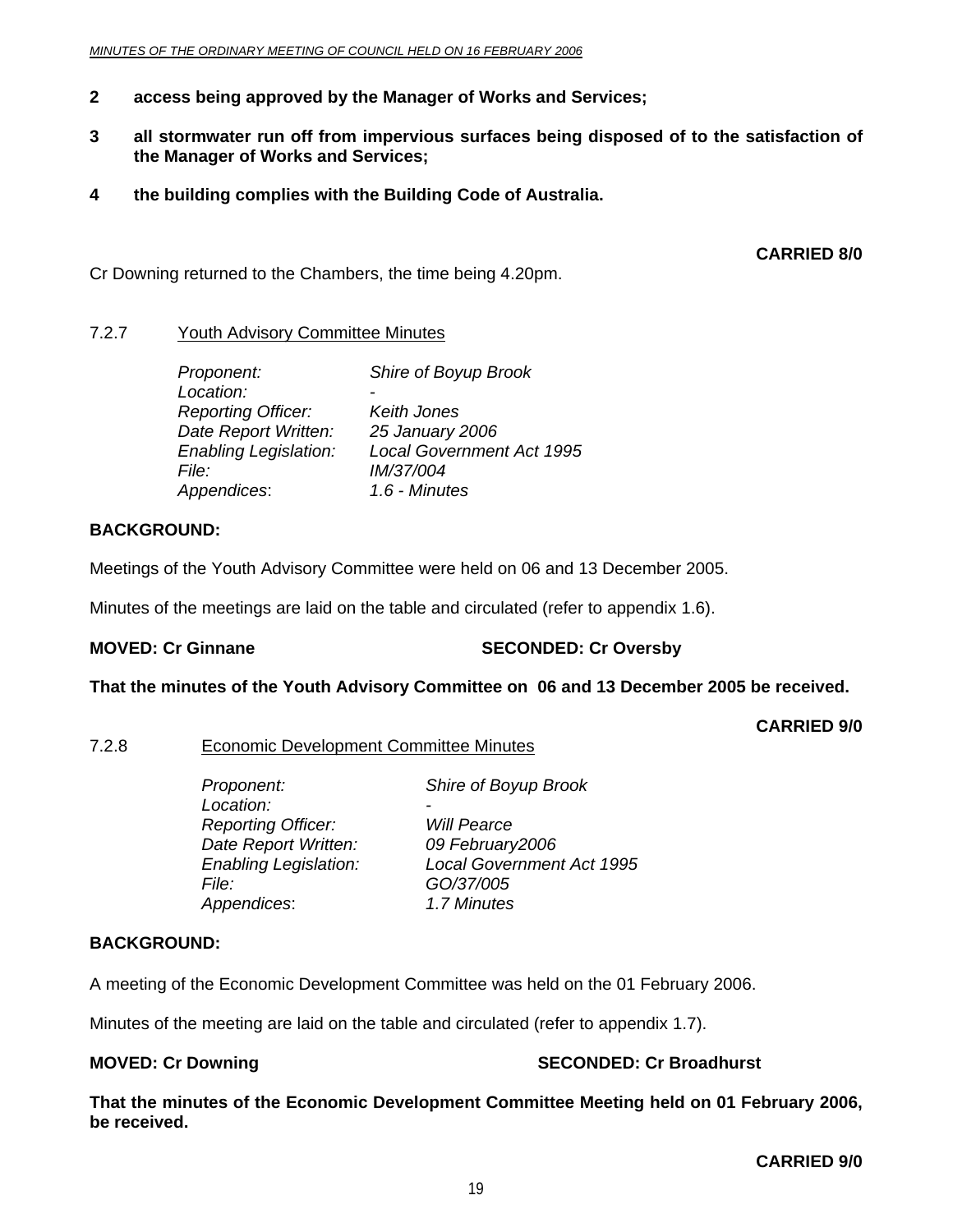#### 7.2.9 Recreation and Leisure Advisory Committee Minutes

| Proponent:                   | Shire of Boyup Brook             |
|------------------------------|----------------------------------|
| Location:                    |                                  |
| <b>Reporting Officer:</b>    | Keith Jones                      |
| Date Report Written:         | 10 February2006                  |
| <b>Enabling Legislation:</b> | <b>Local Government Act 1995</b> |
| File:                        | RE/37/001                        |
| Appendices:                  | 1.8 Minutes                      |
|                              |                                  |

#### **BACKGROUND:**

A meeting of the Recreation & Leisure Advisory Committee was held on the 09 February 2006.

Minutes of the meeting are laid on the table and circulated (refer to appendix 1.8).

**MOVED: Cr Martin SECONDED: Cr Piper and SECONDED: Cr Piper** 

#### **That:-**

- **1. the minutes of the Recreation & Leisure Advisory Committee held on 09 February 2006, be received;**
- **2. the CEDO advise Lotterywest that the grant funds secured through Department of Sports & Recreation totaling \$8,300 will be used for the purposes as indicated in the original submission but on a different trail;**
- **3. the CEDO look to obtaining funding for a multi-purpose room for a gym and other exercise activities.**

**CARRIED 9/0** 

**MOVED: Cr Downing SECONDED: Cr Piper** 

**That the Council move into a committee of the whole under clause 15.6 of the shire's Local Law No.1 - Standing Orders to allow members free discussion on the matter.** 

#### **CARRIED 9/0**

#### **MOVED: Cr Marshall SECONDED: Cr Piper**

**That the Council moves out of committee of the whole under clause 15.6 of the Standing Orders, Local Law No.1.**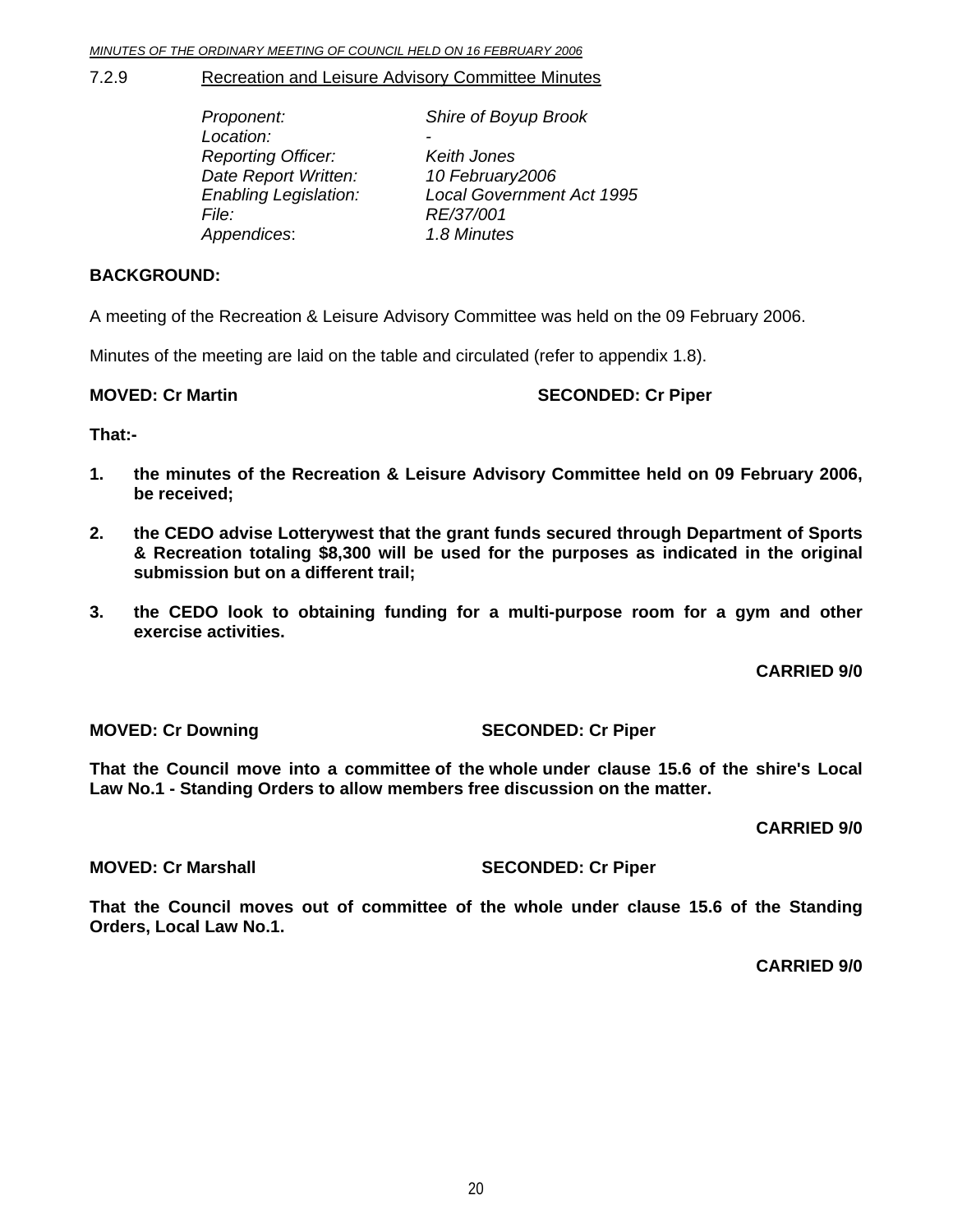#### 7.2.10 New Shed at Basketball Courts

 *Proponent: Boyup Brook Basketball Association Location: Basketball Courts, Beatty Street Reporting Officer: Keith Jones Date Report Written: 25/01/2006 Enabling Legislation: Local Government Act 1995 File: CP/59/001 Appendices*: -

### **BACKGROUND:**

At the November 2005 Council meeting the following motion was carried-

*That the approval be given to construct the proposed 6m x 6m colorbond shed, walls and roof to be colorbond, on site at the basketball/netball courts subject to:* 

- *1 further additions requiring Council approval;*
- *2 should plans for a central sporting facility near the hockey ground/basketball court precinct, be approved by the Shire at some future date, this shed be sold and removed and the sale proceeds be used in the provision of the new facility;*
- *3 it being built at the expense of the Basketball and Netball clubs;*
- *4 a building license being issued.*

The Basketball Assocation wish to appeal against clause 2 of the resolution.

#### **DETAIL:**

The association writes-

At the Basketball Association AGM held on the 2 December, 2005, at which twenty-two people were present, your letter regarding the proposed shed at the basketball courts was tabled and discussed.

As a result of this discussion, the following motion was put forward with reference to point two in that letter.

That the Basketball Club retain ownership of the shed at all times, unless the  $\bullet$ Shire is willing to provide funds towards the shed - Moved Mike Giles, Seconded Jenny Clark.

This motion was supported by all those present at the meeting.

Could you please respond to this letter as soon as possible so that we can resolve this situation

#### **COMMENT:**

As the shed is being fully funded by the association it seems reasonable that ownership remains with them.

If relocation is required at a future time and the courts are left in the same condition as they were before the shed was erected, then this should be satisfactory.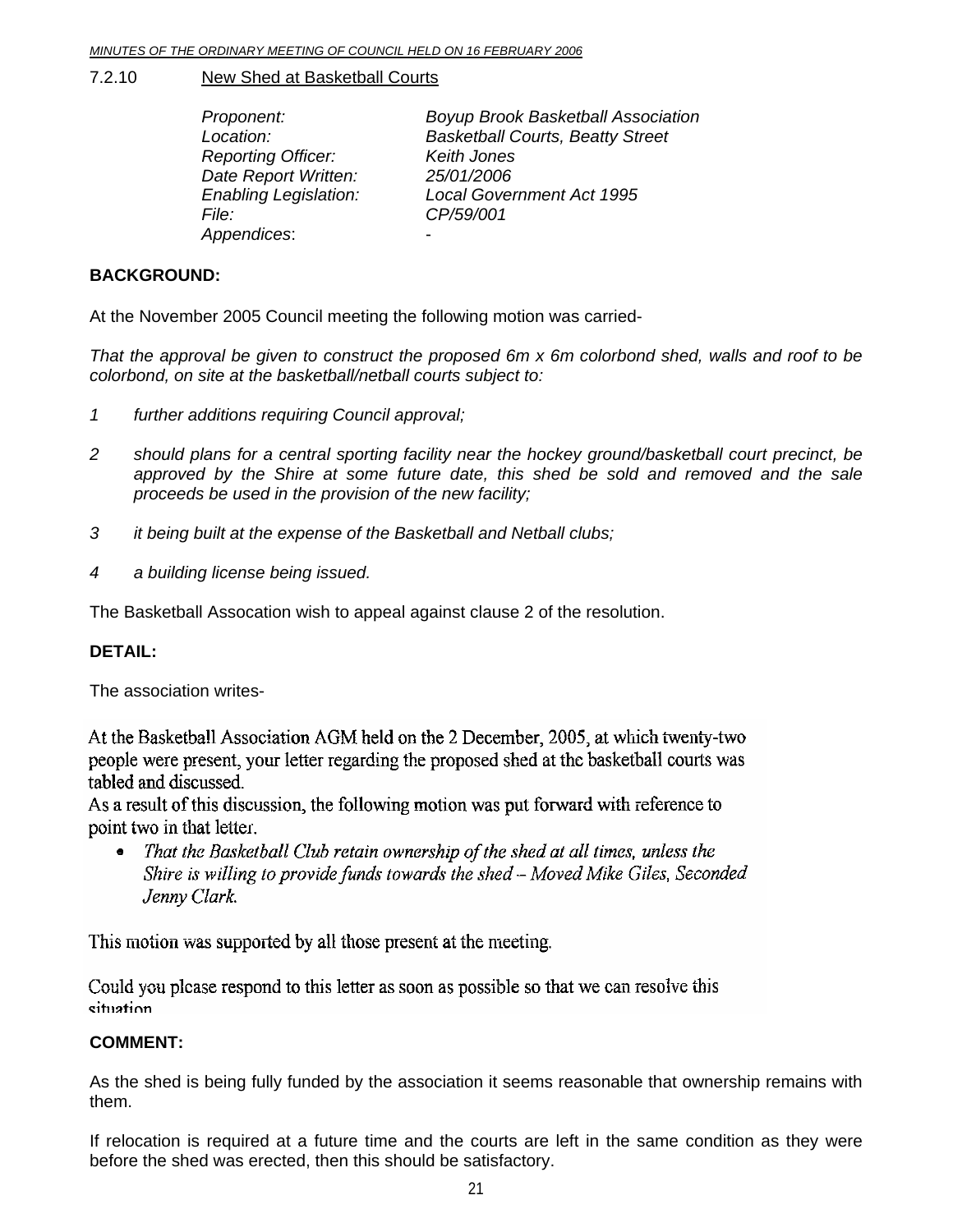It is suggested that the Council considers the above recommendation.

*The support of at least 3 Councillors was required prior to considering the following clause and subsequently given by Cr Marshall, Cr Piper and Cr Broadhurst.* 

**That clause 2 of item 7.2.4 of the November 2005 Council Meeting Minutes which states-** 

**'should plans for a central sporting facility near the hockey ground/basketball court precinct, be approved by the Shire at some future date, this shed be sold and removed and the sale proceeds be used in the provision of the new facility;** 

**be rescinded.** 

**MOVED: Cr Marshall SECONDED: Cr Piper and SECONDED: Cr Piper** 

**That ownership of the proposed 6m x 6m colorbond shed proposed to be placed at the basketball courts remain with the Boyup Brook Basketball Association (future removal of the shed to be at the association's expense).** 

**CARRIED 8/1** 

**MOVED: Cr Broadhurst SECONDED: Cr Florey** 

**That the Council move into a committee of the whole under clause 15.6 of the shire's Local Law No.1 - Standing Orders to allow members free discussion on the matter.** 

 **CARRIED 9/0** 

**MOVED: Cr Downing Case Conducts Account SECONDED: Cr Martin** 

**That the Council moves out of committee of the whole under clause 15.6 of the Standing Orders, Local Law No.1.** 

**CARRIED 9/0** 

#### 7.2.11 Lot 52 (Reserve 21991) Inglis Street, Boyup Brook - Expression of Interest to **Purchase**

| Proponent:                   | <b>B</b> White                                     |
|------------------------------|----------------------------------------------------|
| Location:                    | Lot 52 Inglis Street, Boyup brook                  |
| <b>Reporting Officer:</b>    | <b>Will Pearce</b>                                 |
| Date Report Written:         | 07 February2006                                    |
| <b>Enabling Legislation:</b> | Local Government Act 1995, Land Administration Act |
| <i>File:</i>                 | AS1992                                             |
| Appendices:                  | 1.9 - site plan                                    |
|                              |                                                    |

#### **BACKGROUND:**

An 'expression of interest' has been received from Benjamin White to purchase Lot 52 Inglis Street, Boyup Brook.

This property is a vacant shire reserve – see attached plan (appendix 1.9)

The Council is requested to consider the proposal.

**MOVED: Cr Marshall SECONDED: Cr Piper and SECONDED: Cr Piper**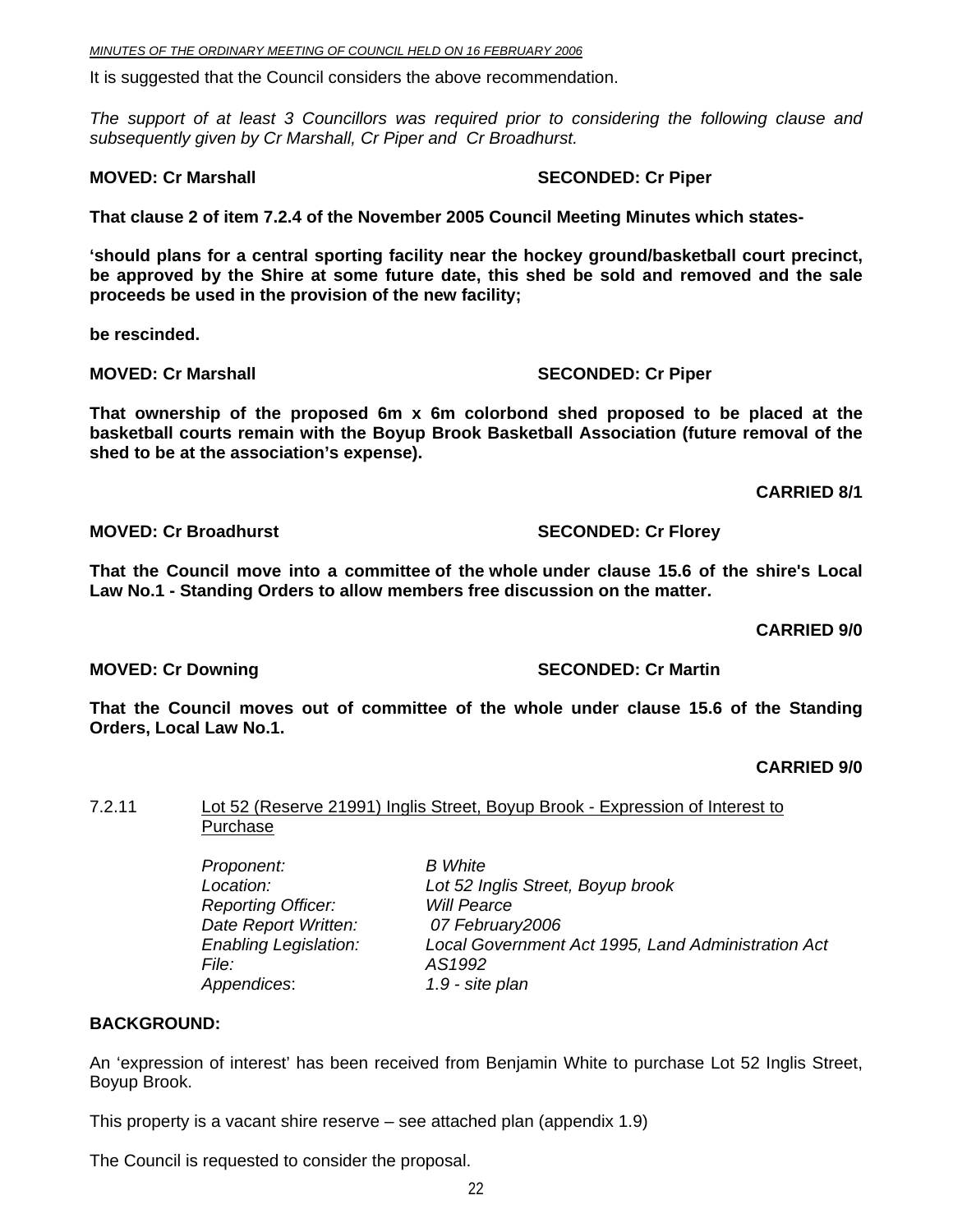#### **DETAIL:**

This reserve has an area of  $1.062m^2$  and is zoned 'residential'.

The actual land is owned by the state government. The Department of Planning and Infrastructure (DPI) is responsible for the disposal of government land.

Mr White owns and resides adjacent to the reserve on lot 51 and would like to amalgamate the two properties if his request is supported.

Prior to the conversion of the lot to freehold, the Council is required to relinquish the reserve. The state government would then consider the proposal and dispose of the lot as it sees fit.

#### **COMMENT:**

The reserve would appear to be of no benefit to the Council. However, it would be an excellent building block as well as having wonderful views over the town and the valley.

If the Council does approve the reserve's conversion to freehold, it may be prudent to request the DPI to sell the lot on the open market to give all potential purchasers an opportunity to buy it for residential development.

Supporting the sale to Mr White would see the loss of an excellent residential lot in the town. Due to the current real estate 'boom', vacant lots are in great demand but scarce.

This lot could be placed on the market to help relieve the land pressure, albeit only slightly.

It is suggested that the Department of Planning and Infrastructure be requested to:-

- 1) convert Lot 52 (Reserve 21991) Inglis Street, Boyup Brook to a freehold lot;
- 2) sell the new lot on the open market.

#### **MOVED: Cr Martin SECONDED: Cr Downing 1999**

#### **That the Department of Planning and Infrastructure be requested to:-**

- **1) convert Lot 52 (Reserve 21991) Inglis Street, Boyup Brook to a freehold lot;**
- **2) sell the new lot on the open market.**

#### **CARRIED 8/1**

### **7.3 CORPORATE SERVICES**

#### 7.3.1 Accounts for Payment and Financial Status

*Proponent: Shire of Boyup Brook*  Location:  *Reporting Officer: Keith Jones Date Report Written: 8 February 2006 Enabling Legislation: Local Government Act 1995 File: FM/10/003 Appendices*: *1.11 – Payments – 1.12 - Statement*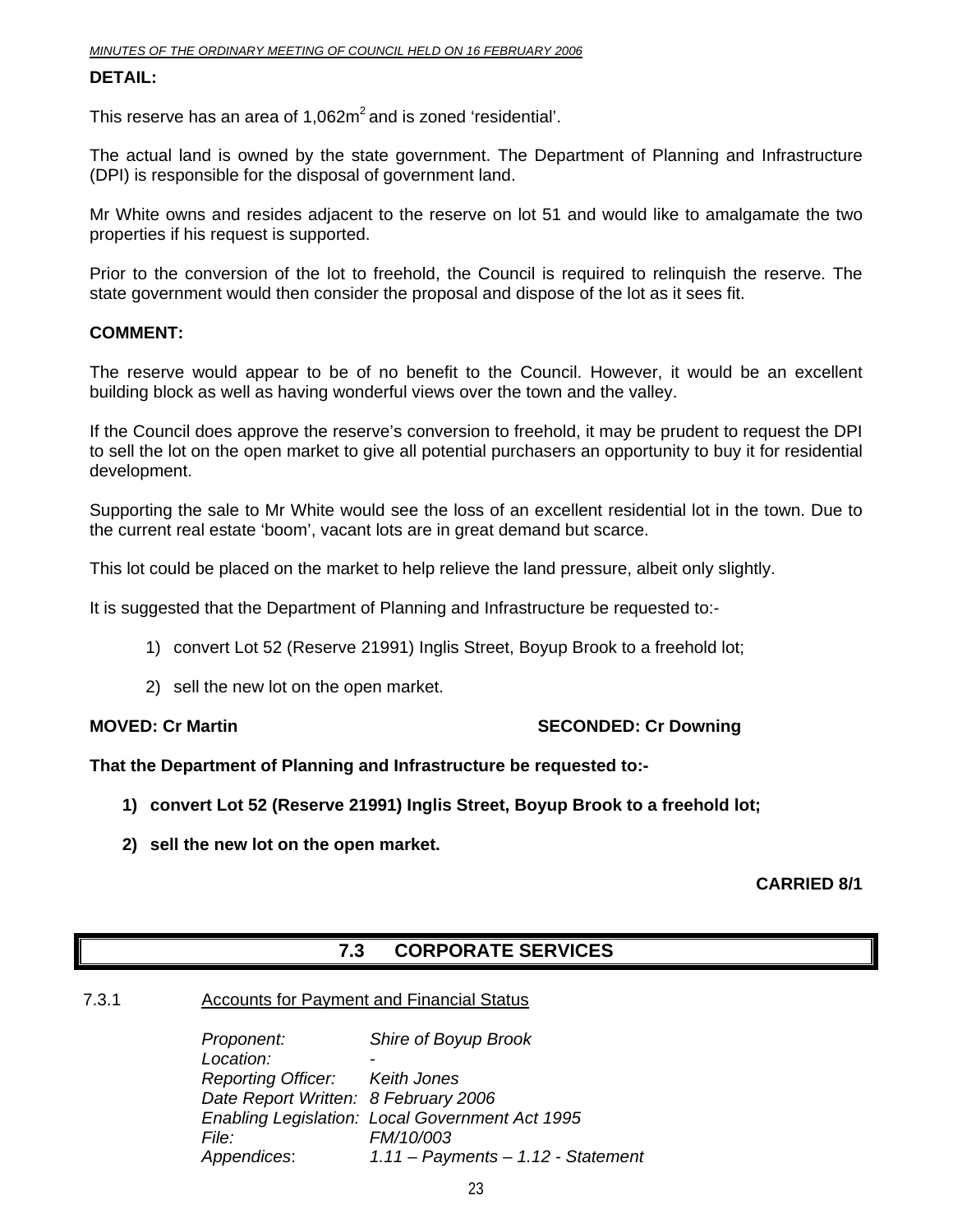#### **BACKGROUND:**

A quarterly financial report is presented for consideration. The new regulations stipulate that a budget review be carried out between the months of January and March.

### **DETAIL:**

#### **33A. Review of budget**

(1) Between 1 January and 31 March in each year a local government is to carry out a review of its annual budget for that year.

(2) Within 30 days after a review of the annual budget of a local government is carried out it is to be submitted to the council.

(3) A council is to consider a review submitted to it and is to determine\* whether or not to adopt the review, any parts of the review or any recommendations made in the review. *\*Absolute majority required.* 

(4) Within 30 days after a council has made a determination, a copy of the review and determination is to be provided to the Department.

The accounts for payment up to 10 February 2006 are attached (see Appendix 1.11).

The Account Balances for the various accounts as at 31 January 2006 are:-

| • Municipal Account     | \$(28,766.44) |
|-------------------------|---------------|
| • Shire Clerk Advance   | \$3,807.51    |
| • Shire Medical Account | \$18,385.92   |
| • Trust Account         | \$35,577.59   |
|                         |               |

Investments secured with the Commonwealth Bank maturing 2 January 2006 are:-

• Reserves Account Term Deposit  $$554,393.66 \@ 5.5\%$ 

As at 9 February 2006 \$253,203.41 in rates was outstanding.

As at 9 February 2006 Sundry Debtors was \$ 78,979.24 and Sundry Creditors was nil.

#### **COMMENT:**

Staff have carried out a complete review of the budget which is presented in the report attached in appendix 1.12. Noting the following variations between actual and budgeted items.

- ¾ reducing line item 'E137025 Economic Development and Promotions \$23,500' in Schedule 13 of the 2005/06 Operating Expenditure Budget by \$1,200 to \$22,300;
- $\triangleright$  increasing line item 'E137045 Boyup Pool Rehab \$6,300' in Schedule 13 of the 2005/06 Operating Expenditure Budget by \$1,200 to \$7,500;
- $\triangleright$  funding fencing at 6 Nix Street to the value of \$1,699 from the housing reserve
- $\triangleright$  funding carpet at 16B Forrest Street to the value of \$2,056 from the housing reserve
- $\triangleright$  funding the insurance excess for the replacement of the shearing shed (destroyed by a storm in 2005) at the Mayanup Showgrounds to the value of \$1,000 from the 'insurance' reserve.

It is recommended that these variations be approved pursuant to Section 33(A) of Local Government (Financial Regulations) 1996 by an absolute majority.

### **MOVED: Cr Downing Case Conduct Act Act SECONDED: Cr Oversby**

#### **That the accounts as presented totalling \$920,764.92 as-**

**1 cheque voucher numbers 14507-14712 be approved for payment;**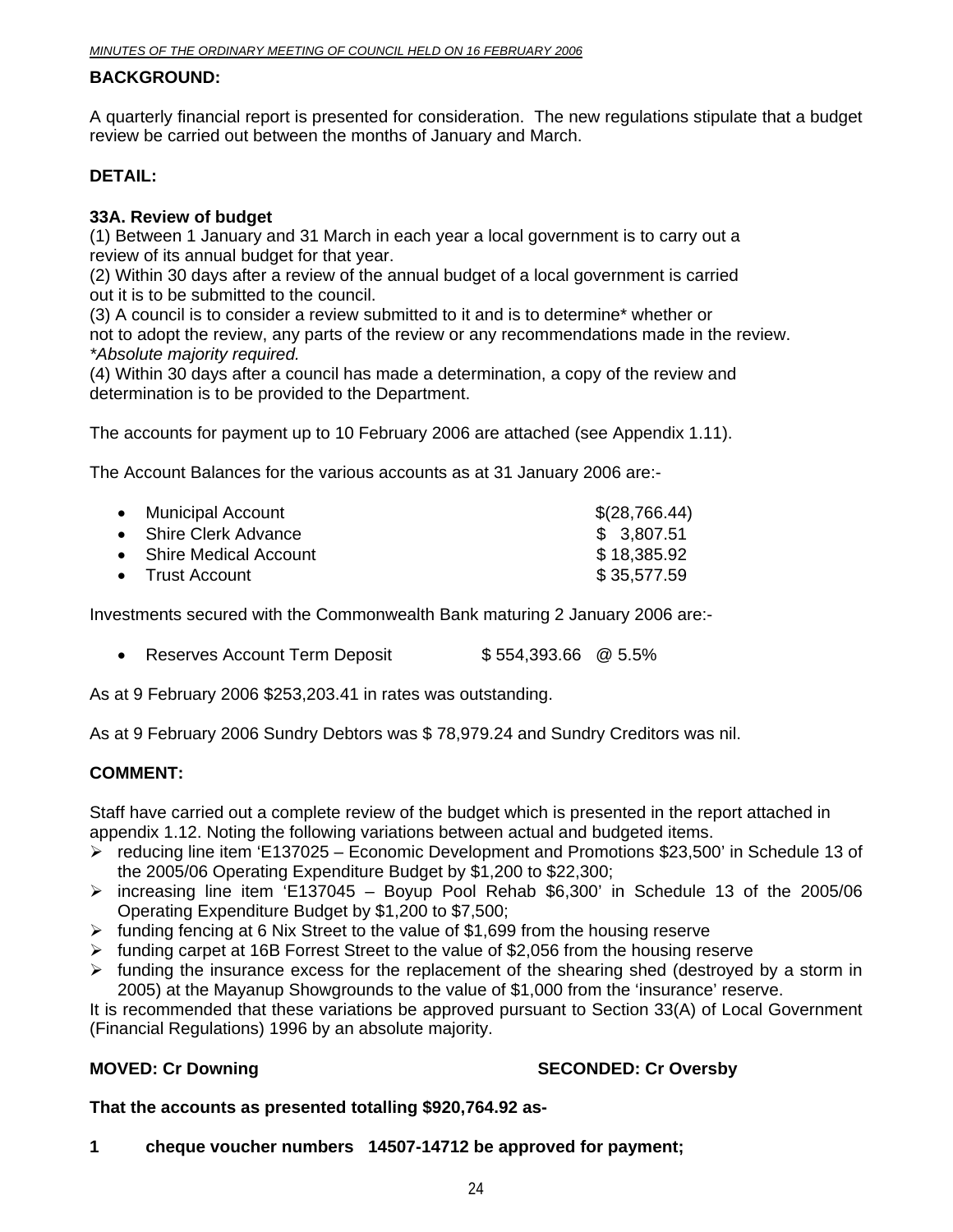#### **2 paid by-**

- **a) direct electronic payments through the Municipal Account;**
- **b) cheque voucher numbers 2039-2047 paid through the Chief Executive Officer's Advance Account;**

**be endorsed for payment.** 

**CARRIED 9/0** 

#### **MOVED: Cr Downing Case Conducts Account SECONDED: Cr Marshall**

**That by an absolute majority-**

- **1. budget review pursuant to reg 33A of Local Government (Financial Regulations) 1996 for the period July 05 – December 05 be noted.**
- **2. the following budget variations be approved by**
	- **a) reducing line item 'E137025 Economic Development and Promotions \$23,500' in Schedule 13 of the 2005/06 Operating Expenditure Budget by \$1,200 to \$22,300;**
	- **b) increasing line item 'E137045 Boyup Pool Rehab \$6,300' in Schedule 13 of the 2005/06 Operating Expenditure Budget by \$1,200 to \$7,500;**
	- **c) funding fencing at 6 Nix Street to the value of \$1,699 from the housing reserve**
	- **d) funding carpet at 16B Forrest Street to the value of \$2,056 from the housing reserve**
	- **e) funding the insurance excess for the replacement of the shearing shed (destroyed by a storm in 2005) at the Mayanup Showgrounds to the value of \$1,000 from the 'insurance' reserve**
	- **f) funding the purchase of unbudgeted gym equipment for the Boyup Brook Swimming Pool by reducing the budgeted principal repayment of line item 'Pool Bowl Upgrade - \$4,263' in the Loan Chart of the 2005/06 Operating Expenditure Budget by \$3,136 to \$1,127.**

**CARRIED 9/0** 

7.3.2 Register of Sealed Documents

| Proponent:                   | Shire of Boyup Brook             |
|------------------------------|----------------------------------|
| Location:                    |                                  |
| <b>Reporting Officer:</b>    | <b>Will Pearce</b>               |
| Date Report Written:         | 19 December 2005                 |
| <b>Enabling Legislation:</b> | <b>Local Government Act 1995</b> |
| File:                        | CM/51/001                        |
| Appendices:                  |                                  |

#### **BACKGROUND:**

The documents referred to in the recommendation have been sealed since the 19 May 2005 Council Meeting.

#### **MOVED: Cr Downing**  $\qquad \qquad$  **SECONDED: Cr Oversby**

**That the following documents sealed since 19 May 2005 Ordinary Council meeting be noted:-**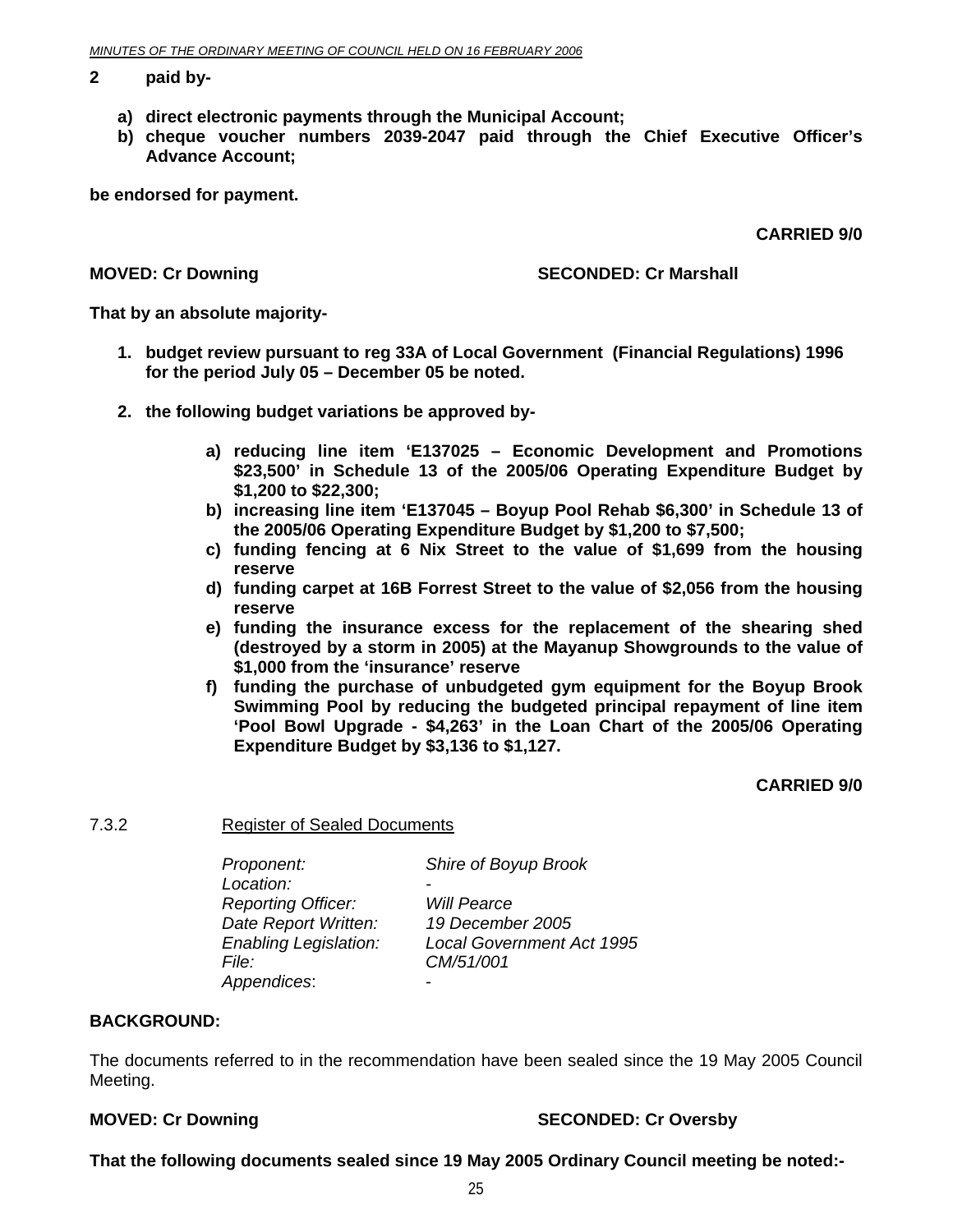### **DATE PARTICULARS**

#### **19/12/05 Transfer of Land – 1 Rogers Avenue, Boyup Brook**

#### **CARRIED 9/0**

#### 7.3.3 Warren Blackwood Economic Alliance Minutes

 *Proponent: Warren Blackwood Economic Alliance*  Location:  *Reporting Officer: Will Pearce Date Report Written: 23 January 2006 Enabling Legislation: - File: GR/31/006 Appendices*: *1.13 - Minutes* 

#### **BACKGROUND:**

Meetings of the Warren Blackwood Economic Alliance were held on 22 November 2005 and 24 January 2006.

Minutes of the meetings are laid on the table and circulated (refer to appendix 1.13).

#### **MOVED: Cr Martin SECONDED: Cr Broadhurst**  SECONDED: Cr Broadhurst

**That the minutes of the Warren Blackwood Economic Alliance meetings held on 22 November 2005 and 24 January 2006, be received.** 

**CARRIED 9/0** 

#### 7.3.4 Annual Electors Meeting Minutes – 02 February 2006

 *Proponent: Shire of Boyup Brook Location: Shire of Boyup Brook Reporting Officer: Will Pearce Date Report Written: 07 February 2006 File: GO/37/001 Appendices*: *1.14 - Minutes*

 *Enabling Legislation: Local Government Act 1995* 

#### **BACKGROUND:**

The Annual Electors meeting was held on the 02 February 2006.

Minutes of the meeting are laid on the table and circulated (refer to appendix 1.14).

#### **MOVED: Cr Downing Case Conduct 2018 SECONDED: Cr Broadhurst**

**That the minutes of the Annual Electors Meeting held on 02 February 2006, be received subject to the following amendments-** 

- **Item 2.1 change the word 'and' after the word 'oppurtunity' to 'an'**
- **Item 4.1.1 Reverse numbers 3 and 4 in the response to question 5**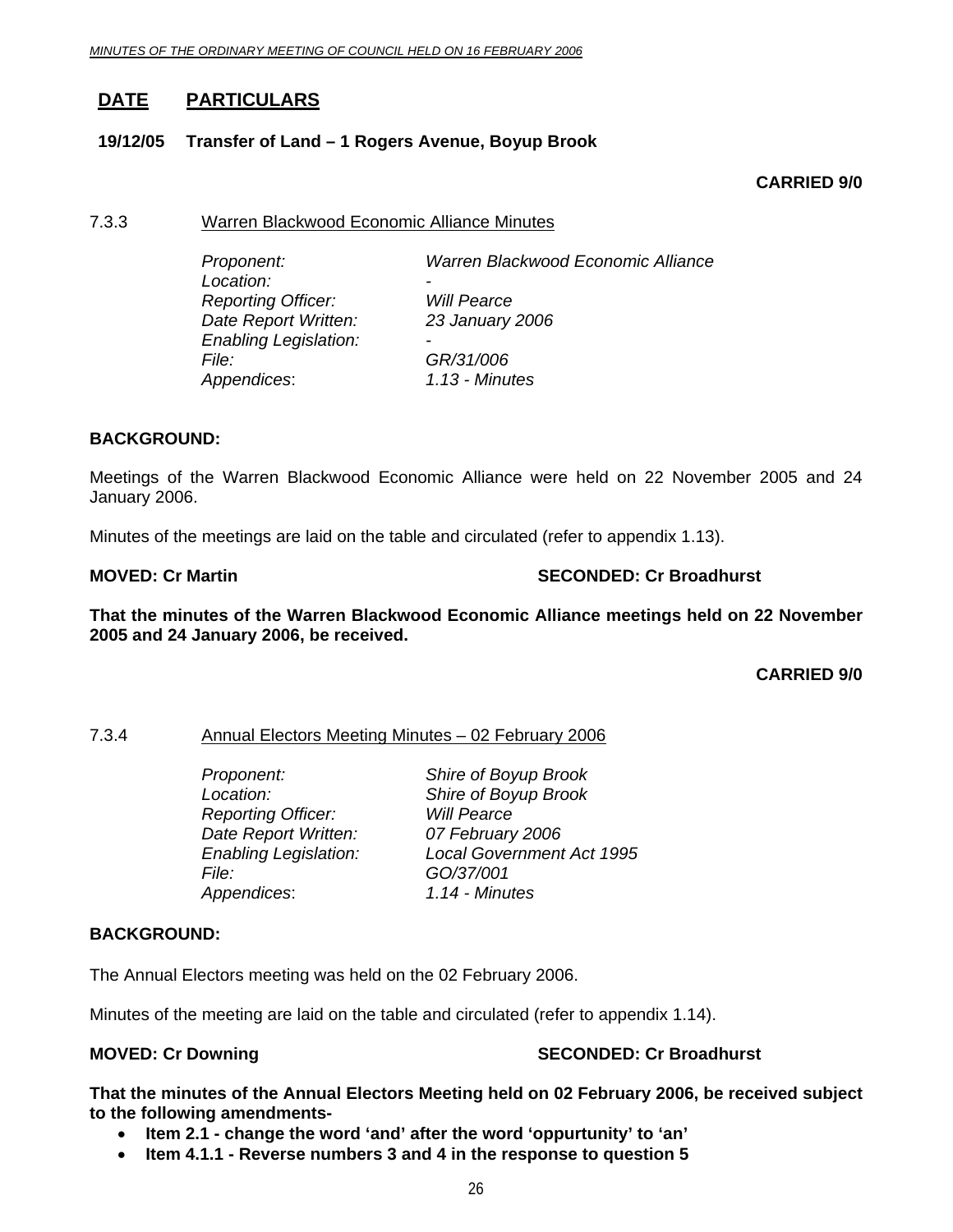#### • **Item 4.1.1 – change the word 'medium' to 'median' in question 6.**

**CARRIED 9/0** 

#### 7.3.5 Audit and Finance Committee Minutes

| Proponent:                   | Shire of Boyup Brook             |
|------------------------------|----------------------------------|
| Location:                    |                                  |
| <b>Reporting Officer:</b>    | <b>Will Pearce</b>               |
| Date Report Written:         | 8 February 2006                  |
| <b>Enabling Legislation:</b> | <b>Local Government Act 1995</b> |
| File:                        | FM/37/001                        |
| Appendices:                  | 1.15 - Minutes                   |
|                              |                                  |

#### **BACKGROUND:**

The Audit and Finance meeting was held on the 06 February 2006.

Minutes of the meeting are laid on the table and circulated (refer to appendix 1.15).

**MOVED: Cr Oversby SECONDED: Cr Marshall** 

**That the minutes of the Audit and Finance Committee meeting held on 06 February 2006 be received.** 

**CARRIED 9/0** 

#### **MOVED: Cr Marshall SECONDED: Cr Oversby**

**That the Council by ABSOLUTE MAJORITY:-** 

- **1. funds the purchase of 1 Rogers Avenue, Boyup Brook for \$208,943 by:** 
	- **a) expending \$90,000 from the Commercial Reserve;**
	- **b) reducing line item 'E091026 New Staff Housing landscaping \$10,000' in Schedule 9 of the 2005/06 Operating Expenditure Budget by \$8,943 to \$1,057;**
	- **c) drawing down a loan of \$110,000 with repayments commencing in 2006/07;**
- **2. amends line item 'Housing New staff house' in the 2005/06 Capital Income and Expenditure Budget to increase**
	- **a) expenditure from \$190,000 to \$208,943, and**
	- **b) income from \$200,000 to \$208,943.**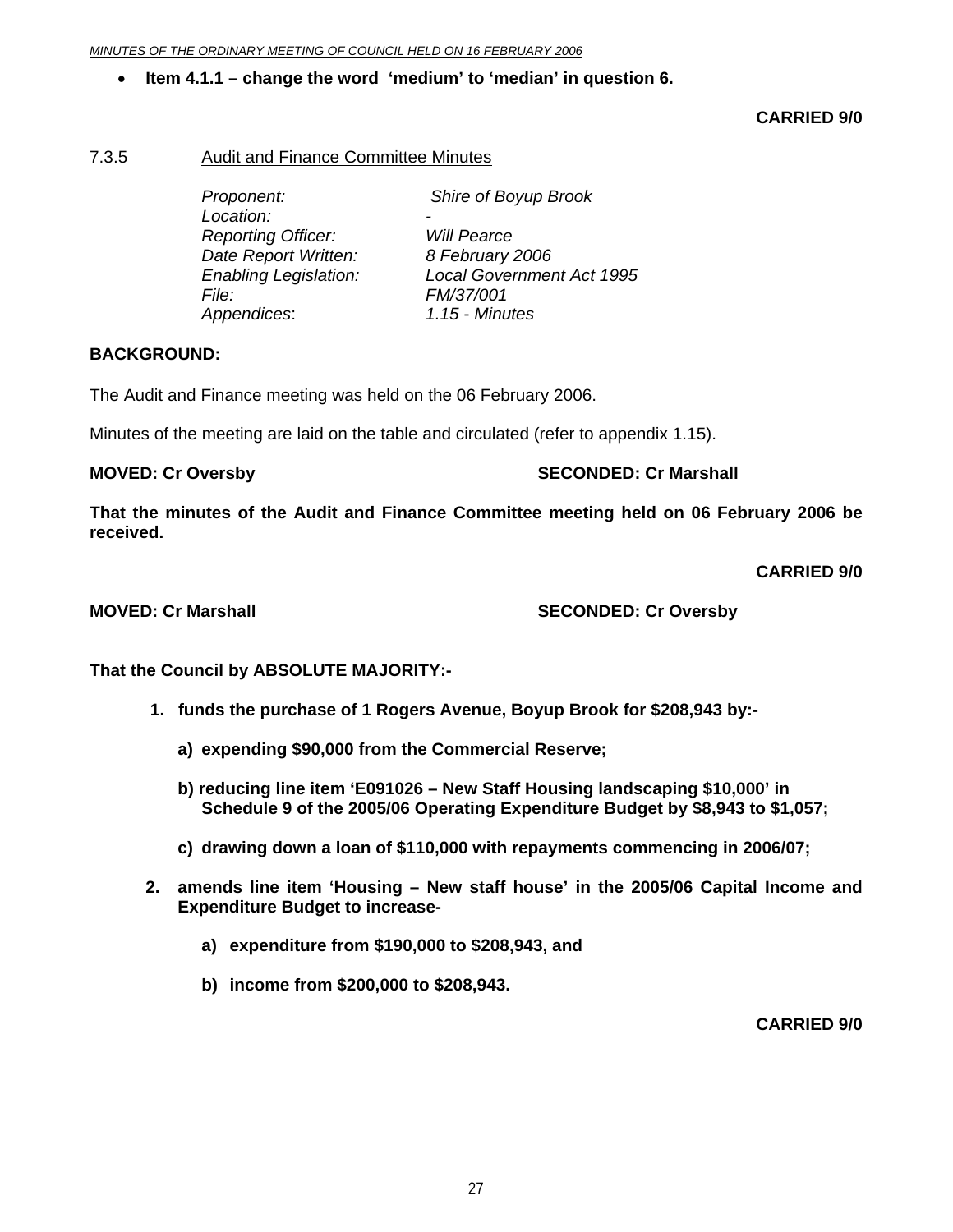7.3.6 Boyup Brook Swimming Pool Upgrade – Consideration of Funding Arrangements

| Proponent:                   | Shire of Boyup Brook              |
|------------------------------|-----------------------------------|
| Location:                    | <b>Boyup Brook Swimming Pool</b>  |
|                              | <b>Beatty Street, Boyup Brook</b> |
| <b>Reporting Officer:</b>    | <b>Keith Jones</b>                |
| Date Report Written:         | 09 February 2006                  |
| <b>Enabling Legislation:</b> | <b>Local Government Act 1995</b>  |
| <i>File:</i>                 | AS20956                           |
| Appendices:                  |                                   |

#### **BACKGROUND:**

The Boyup Brook Swimming Pool recently had major bowl, underground pipe work and gutter repairs and refurbishment.

In December 2005 the Council resolved that:-

"That the Council by an absolute majority approves the CEO to give public notice under section 6.20 (2) of the Local Government Act 1995 that it intends to acquire a \$200,000 loan for the Boyup Brook Swimming Pool upgrade from WA Treasury over a period of 20 years to commence on 1 February 2006, which is \$50,000 above the allocation identified in the shire's 2005/06 Budget."

It is necessary to consider the funding arrangements for the pool upgrade.

#### **DETAIL:**

Advertising took place on 31 January 2006.

The suggested loan amount \$200,000 is in excess of the budgeted \$150,000.

There are also savings this financial year of \$3,030 in pool interest on the budgeted \$150,000 loan and \$5,510 in interest budgeted for the new staff housing loan - both due to the fact that the first loan payments would not be due until August 2006.

#### **COMMENT:**

It is suggested that the Council takes out a loan for \$200,000 and makes up the remaining \$7,972 of the pool upgrade costs from the budgeted pool and new housing interest that will not be expended in 2006/07.

#### **MOVED: Cr Broadhurst SECONDED: Cr Downing COVED: Cr Downing 3.5 SECONDED: Cr Downing 3.5 SECONDED: Cr Downing 3.5 SECONDED: Cr Downing 3.5 SECONDED: Cr Downing 3.5 SECONDED: Cr Downing 3.5 SECONDED: Cr Downing 3.5 SECONDE**

#### **That the Council by ABSOLUTE MAJORITY:-**

- **1. funds the Boyup Brook Swimming Pool Upgrade for \$207,972 by:** 
	- **i. drawing down a loan of \$200,000 with repayments commencing in 2006/07;**
	- **ii. reducing line item 'E112011 Loan Interest upgrade pool bowl \$3,030' in Schedule 9 of the 2005/06 Operating Expenditure Budget be reduced to 0;**
	- **iii. reducing line item 'E091025 New Staff House interest \$5,510' in Schedule 9 of the 2005/06 Operating Expenditure Budget by \$4,942 to \$568;**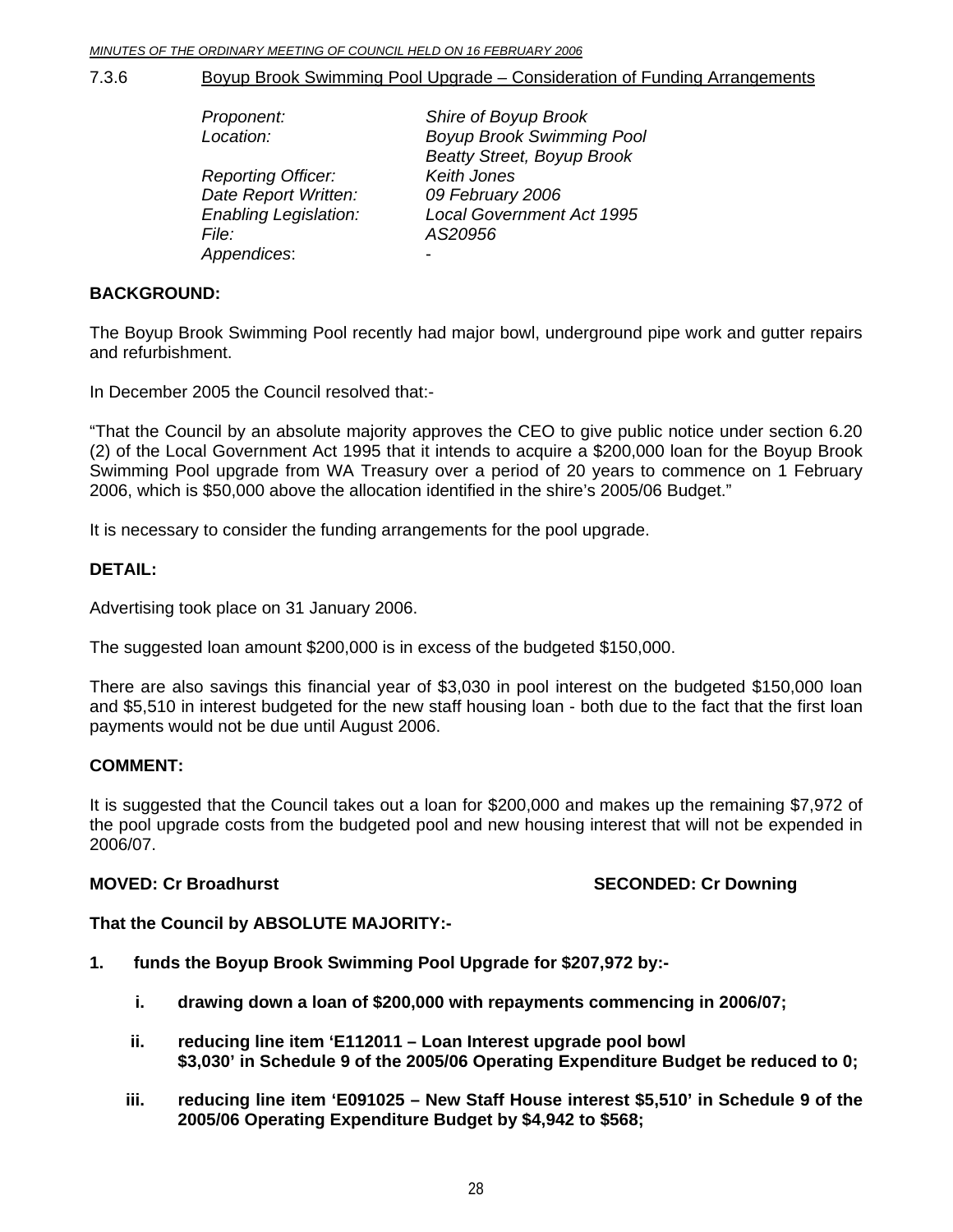- **2. amends line item 'Refurbishment to pool bowl' in the 2005/06 Capital Income and Expenditure Budget to increase**
	- **i. expenditure from \$150,000 to \$207,972, and**
	- **ii. income from \$150,000 to \$207,972.**

**CARRIED 9/0** 

### **8 PETITIONS AND MEMORIALS**

Nil

### **9 MOTIONS OF WHICH PREVIOUS NOTICE HAS BEEN GIVEN**

9.1 Cr Marshall – Gift for Mrs B Miller

The painting should be presented to Mrs Beryl Miller by the President, at an appropriate time, as an acknowledgement of her contribution to the district.

**MOVED: Cr Marshall SECONDED: Cr Oversby** 

**That the:-** 

- **1) Chief Executive Officer be requested to engage Mr Sandy Chambers to provide a painting of 1 Rogers Avenue up to the value of \$800 funded from line item 'E041030 – Other Expenses \$6,000' in Schedule 4 of the 2005/06 Operating Expenditure Budget;**
- **2) Shire President presents the painting to Mrs B Miller at an occasion/ceremony of his choice.**

The motion was withdrawn with the acquiescence of the mover and seconder.

### **10 URGENT BUSINESS – BY APPROVAL OF THE PRESIDENT OR A MAJORITY OF COUNCILLORS PRESENT**

The CEO left the chambers, the time being 5.02pm.

The CEO returned to the chambers, the time being 5.04pm.

10.1 Shire – owned Second Hand Concrete Slabs

#### **MOVED: Cr Moir Case Conduct Account SECONDED: Cr Martin**

**That the Shire's second hand slabs be available free of charge for sporting clubs and community groups, subject to them being responsible for collection, to be used on Shire land at the discretion of the Manager of Works and Services.** 

**LOST 3/6**